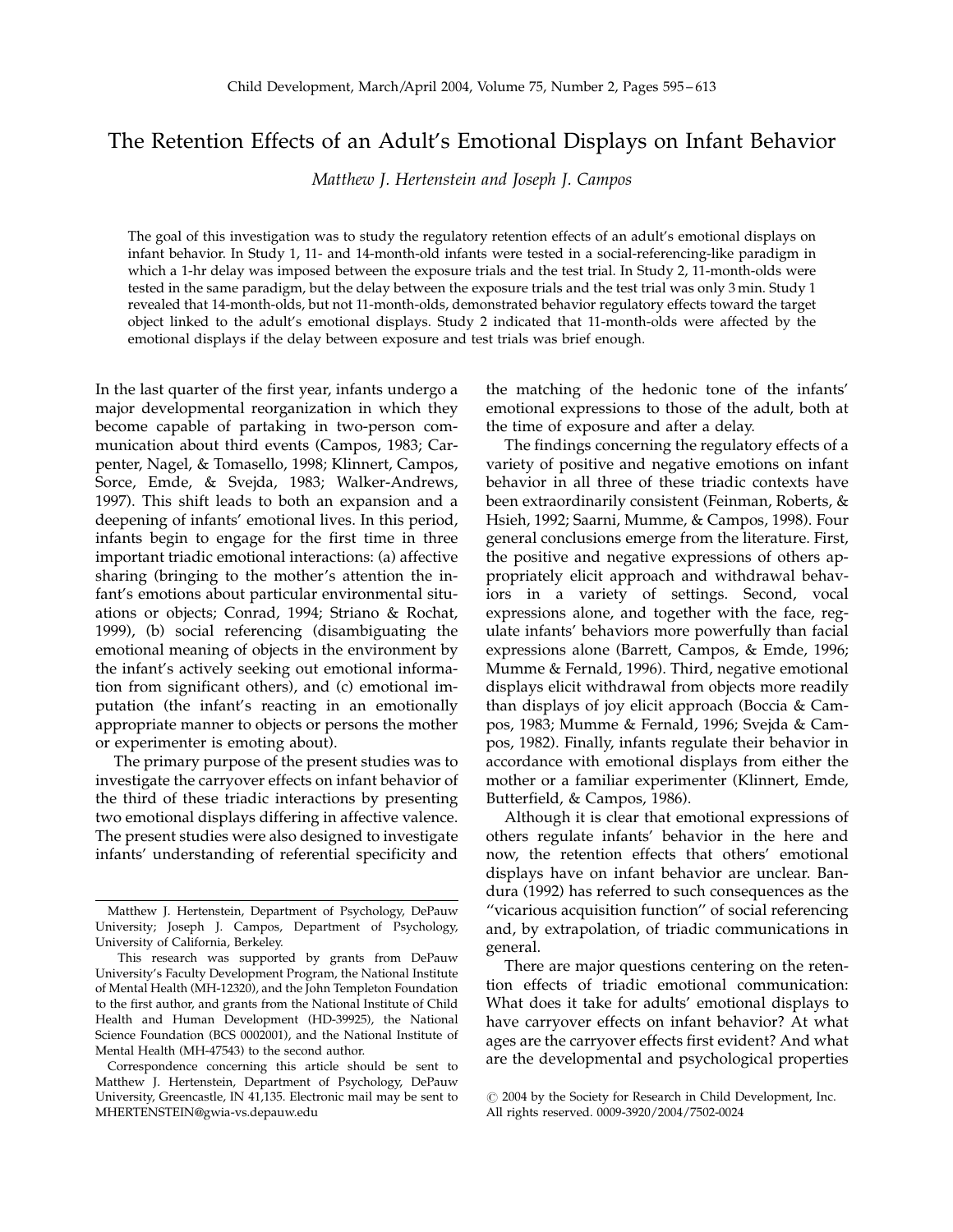that enable triadic communications to have carryover effects? These questions are important for several reasons. First, if an infant retains nothing from an important affective communication, the infant would require constant or repeated signaling from the emoting adult for the infant to react appropriately in future encounters with the same or similar event (Bandura, 1992). Second, only if adults' emotional displays have continuing impact can infants become socialized and learn values about the world from others. Third, and possibly most important, the enduring consequences of emotional communication from others may play a role in the development of later appearing emotions such as embarrassment and pride. These so-called self-conscious emotions may develop from the intercoordination of several factors, including a developing sense of self (Lewis, in press), an appreciation of affectively mediated approvals and disapprovals of an infant's behavior toward objects, and the internalization and retention of such reflected appraisals of others (Witherington, Campos, & Hertenstein, 2001).

Why has there has been so little study of the continuing impact of adults' emotional displays on infant behavior? Perhaps the primary reason is that the behavior regulatory effects and the emotional expressions of infants in studies of triadic communication, though highly consistent, have been moderate to weak in most studies (Feinman, 1992). Despite a few exceptions to this rule (e.g., Feinman & Lewis, 1983; Sorce, Emde, Campos, & Klinnert, 1985; Klinnert et al., 1986), the generally modest effects in studies of emotional communication likely discourage investigations into the retention effects of adults' emotional displays on infants. A second reason is a general disregard of the study of memory for affective experiences of any sort. Not until the past decade have investigators provided data on the intensely stressful experiences produced by medically necessitated painful procedures (Taddio & Shah, 2002). This neglect of memory for affect is as ironic as it is pervasive, in light of the importance of such hypothetical affective memory processes in the initial formulations of psychoanalytic and behaviorist theories of emotion.

There are several factors that likely enter into the development of the continuing impact that adults' emotional displays have on infant behavior. One is the sharp improvement in infants' capacities to encode, store, and retrieve memories of nonemotional environmental events late in the first year of life (Barr & Hayne, 2000). Another is the dramatic change in infants' emotional climates and resulting socialization that take place between 9 and 15 months of age. For example, beginning in the second half of the first year and continuing into the second year, parents increasingly become more direct in their emotional communication about environmental events (Campos et al., 2000). These changes are thought to come about, at least in part, because of self-produced locomotion (both crawling and walking), which powerfully change the frequency and quality of emotional communications from the parent to the infant-communications that both encourage and discourage interactions of the child with objects in the world. Furthermore, locomotor experience affects memory, enabling infants to tolerate ever-longer delays between hiding and finding a toy (Campos et al., 2000). By extrapolation, the onset of walking at the end of the first year of life may permit even further development of the infant's tolerance of delays as the infant's life space expands and, consequently, the walking infant's goals take longer to reach. Finally, the semantic comprehension of the infant undergoes dramatic development in the last half of the first year of life and beyond (Thomas, Campos, Shucard, Ramsay, & Shucard, 1981). Although infants are sensitive to intonational contours, even in the neonatal period (Mehler, Bertoncini, Barriere, & Jassik-Gerschenfeld, 1978), there may be an increase in responding to pragmatics, specifically paralinguistics, once the infant begins to acquire semantic and syntactic comprehension.

With language comprehension may go an increase in understanding of pragmatics, specifically, paralinguistics. The increase in understanding may facilitate retention of the meaning of affective communication, as it does the retention of nonaffective phenomena (Piaget, 1947/1950). All of these factors independently and in concert with others are likely to affect the responsiveness of the infant to emotional signals in the here and now and in the long term (Campos, Barrett, Lamb, Goldsmith, & Stenberg, 1983).

Only two studies that we are aware of have been specifically designed to investigate the retention effects of an adult's emotional displays on infants' behaviors toward objects in the world. The first study, which will be discussed in detail because it is an unpublished dissertation, was designed to examine the extent to which negative emotional displays function as prohibitions, inhibiting infants' actions toward objects both immediately and 25 min later (Bradshaw, 1986). Ten- and 15-month-old infants were tested separately in a laboratory in which two toys were available to approach. When the infants first reached for one of the objects in this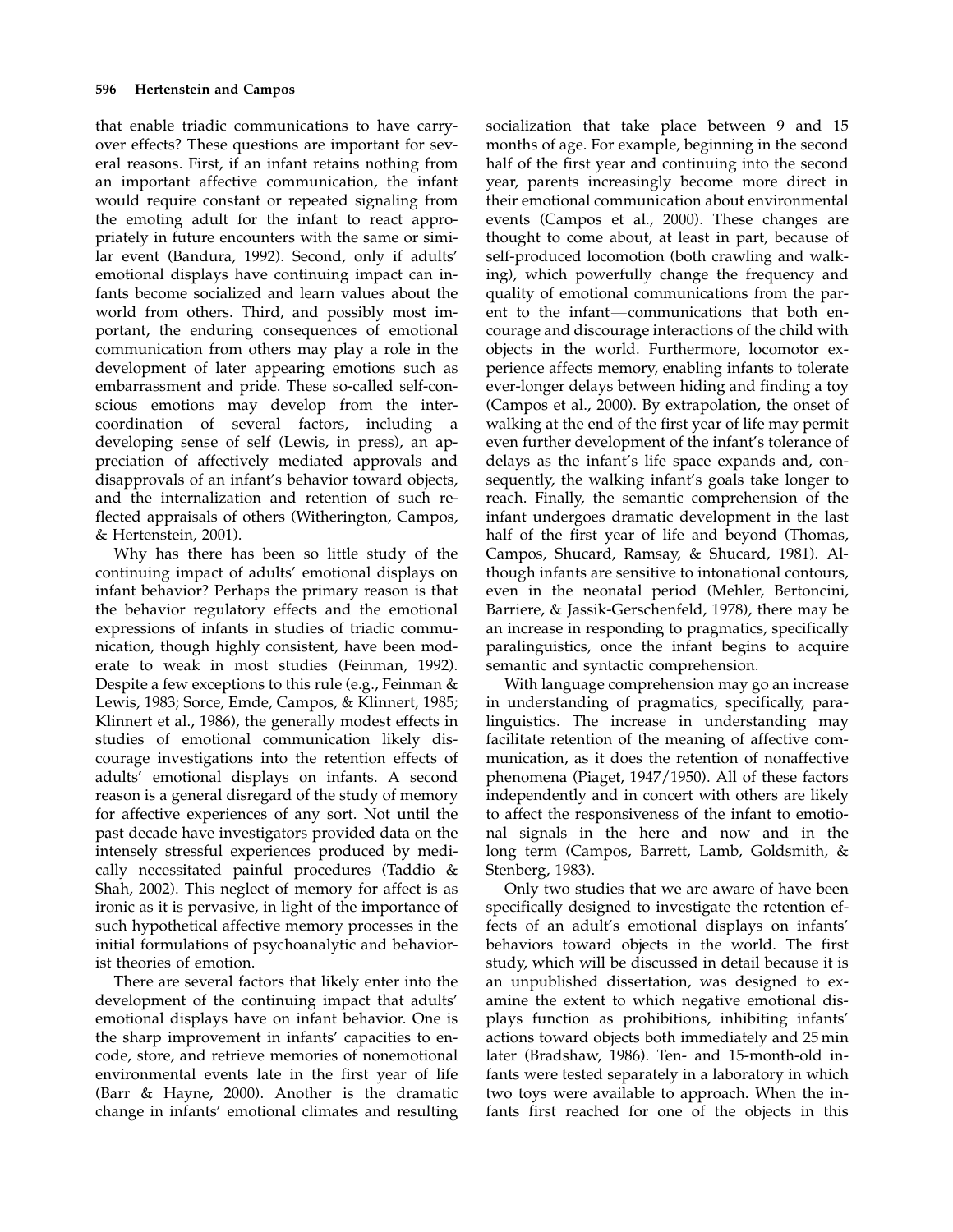pretest, the experimenter emoted disgust or anger facially and vocally or, as a control, a bland (neutral) display. After a 3-min period, infants went into a different room with their mothers and experimenter and waited for approximately 25 min. After the delay, the infants returned to the testing room for the posttest and the two toys were reintroduced for an additional 3 min.Inhibition of touching (speed of withdrawing hand, latency to touch, and duration of touching) and infant crying were coded in both 3 min periods.

The results of this study indicated that displays of anger and disgust, as compared with the experiment's bland displays, resulted in immediate prohibition of touching the objects among the 10- and 15-month-olds. Only infants in the anger condition who did not touch the toy in the exposure period showed retention after the 25-min delay compared with infants in the bland condition (analyses were collapsed across age because few 10-month-olds did not touch the objects in the exposure trial). Infants who touched the toys did not behave differently after the 25-min delay as a function of the emotional display they received.

There were two difficulties that limit the conclusions of this study. First, the female experimenter emoted toward infants when they reached toward one of the two objects. In this paradigm, it is impossible for infants to know if the experimenter's emotional display is targeted toward their reaching behavior or toward the object itself. Thus, the 15 month-old infants in the anger condition may not have touched the target in the posttest because their previous behavior was prohibited in the pretest, not because the toys were the object of the prohibiting emotion. Because the infant is likely to engage in reaching much more often than to touching the target objects, reaches will be linked subsequently to other emotions, or to no emotions, more than the specific toys. If so, Bradshaw's (1986) method leads to a systematic underestimate of the capacity of infants to demonstrate the retention effects of emotional communication.

A second limitation is that the study was not designed to address the issue of referential specificity. This type of specificity concerns whether infants link others' emotional displays with an appropriate event—the target of the other's expression. That is, do infants regulate their behavior to objects in general, or do they regulate their behavior to the specific object to which the adult emotes? Infants' ability to correctly link adults' emotional displays with the objects to which adults are actually referring is crucial if one is interested in triadic emotional communication. If after a delay infants were incapable of referential specificity, they may generalize an adult's emotional displays to inappropriate objects in the environment. In addition, without the capacity to link an appropriate referent with an adult's emotional displays, the infant may perceive that an adult's emotional displays may be directed at the self rather than at an environmental object. For these reasons, it is important for infants to have the capacity to correctly link specific environmental objects with specific emotional displays.

The other study dealing with the retention effects of others' emotional displays on infants' behaviors was conducted with a much shorter delay between the pretest and posttest periods, and was not designed to investigate referential specificity (Hornik, Risenhoover, & Gunnar, 1987). In the pretest, 12 month-old infants were randomly assigned to one of three conditions in which their mothers exhibited either positive, negative (disgust), or neutral emotional displays. Mothers' emotional displays were directed in the pretest toward three stimulus toys that were presented serially to all of the infants. The infants were allowed to play with the toys if they wished to do so. After a 3-min delay, the posttest began in which the three stimulus toys were presented among several other toys to infants that were assigned to the positive and negative conditions (infants in the neutral condition were not tested after the delay).

Hornik et al. (1987) found that infants receiving negative emotional displays in the pretest played less with the stimulus toys in the posttest compared with infants who received positive emotional displays in the pretest. However, both groups of infants played equally as much with the distracter toys during the posttest, indicating that the infants understood the referential intent of their mothers' emotional displays. This conclusion, however, has been challenged on several grounds (see Saarni et al., 1998). In sum, what little work has been done on the carryover effects of triadic emotional communication has potentially not permitted the retention effects of emotional signals to be evident, or has drawn inappropriate inferences.

## Study 1

Study 1 was designed to address one overarching question and two subsidiary questions. Its most important objective was to provide evidence on the retention effects of an adult's emotional displays on infant behavior. As a first step in mapping the relation between emotional communication and its carryover effects, infants were given minimal exposure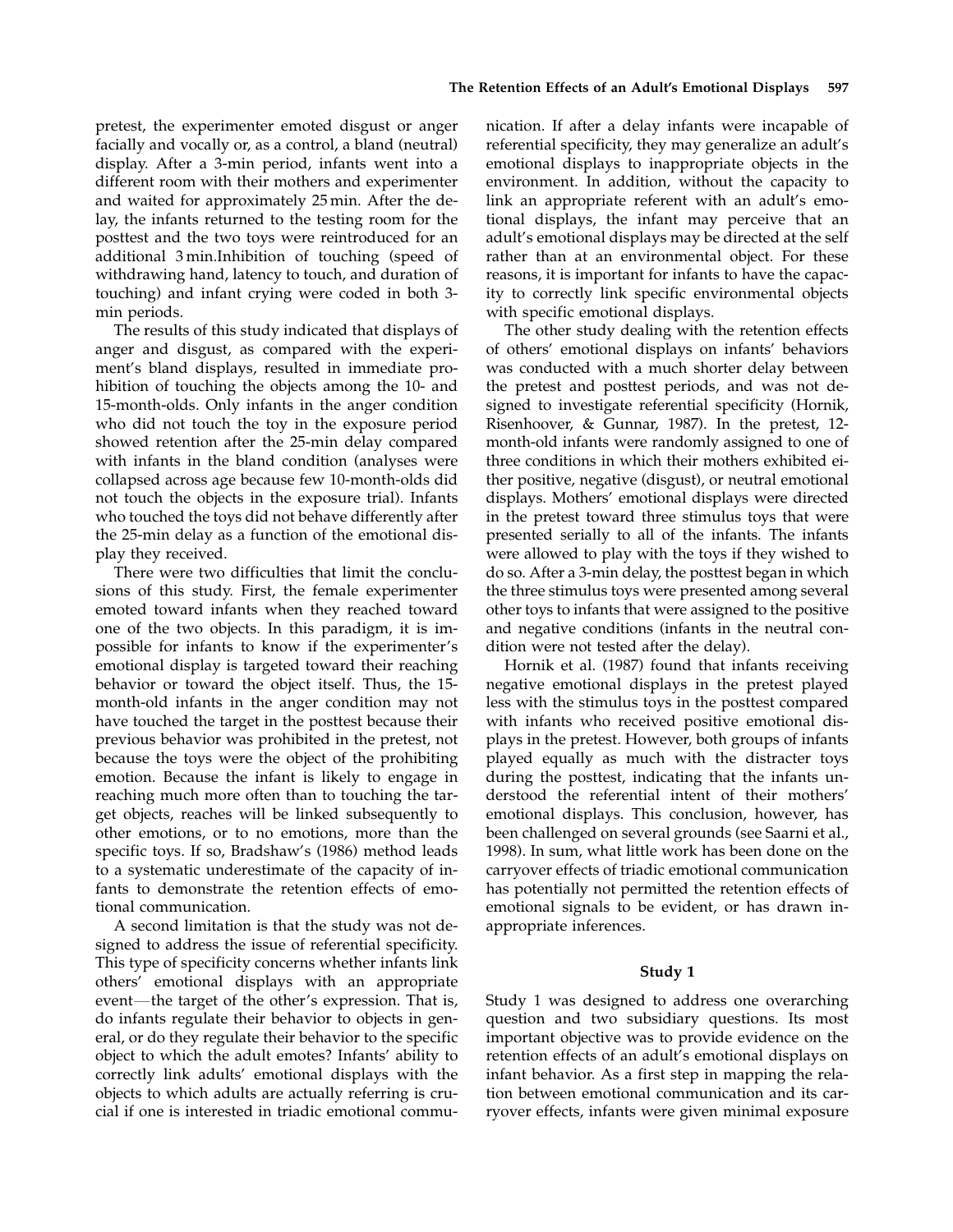to emotion directed at one of two objects. The delay period used was 1 hr.

The first subsidiary question addressed in the study was whether infants regulate their behavior to the target of the experimenter's emotional displays or instead generalize their behavior to an object that was not the target. The second subsidiary question was whether the adult's expressive displays affect infants' emotional displays 1 hr later. That is, do infants express more negative emotions when the experimenter exhibited disgust and more positive emotions when the experimenter behaved positively? Although, as noted earlier, emotional expressions of others consistently have been reported to influence infants' instrumental behaviors toward objects and persons, such expressions have not always affected the infants' own expressions. The present study adds to the literature and in so doing may help sort out the mixed results.

Eleven- and 14-month-old infants were randomly assigned to one of two emotion conditions (joy or disgust). In the exposure phase of the study, the infants were given two procedurally identical trials and presented simultaneously with two objects while the experimenter pointed to and gazed at one of the objects (the target object) at the same time as he displayed one of the emotions. In the postdelay period 1 hr later, the two objects were presented to the infants again, but this time the objects were within their reach and the experimenter was out of the infants' sight.

Eleven-month-old infants were chosen in the present study because this age represents the lower end of the range at which triadic emotional communication is typically found. (It is uncertain whether infants younger than 10 months show an effect of triadic emotional communication. Walden and Ogan, 1988, did not report positive findings, although Svejda, 1981, did.) Fourteen-month-olds were chosen because they have had several months experience using others' emotional displays to regulate their behavior toward events in the environment. Infants at this age also have undergone the major transitions in two of the factors-the onsets of walking and the onset of receptive as well as productive language—that we believe play a role in the ontogeny of the retention of the emotional quality of triadic affective communications.

## Method

## Participants

Sixty-four healthy 11- and 14-month-old infants and their mothers were recruited in the San Francisco Bay area and constituted the final sample. Data

from 9 other infants (4 eleven-month-olds and 5 fourteen-month-olds) were excluded from the analyses because: the mother did not follow directions (3), excessive fussiness (5), and experimenter error (1). Exclusion of participants was approximately the same across experimental participants. There were 32 infants in each of the age groups: 11-month-olds  $(M = 334$  days,  $SD = 7$  days) and 14-month-olds  $(M = 426$  days,  $SD = 8$  days). Within each age group, half of the infants were assigned to the positive emotion condition and half to the negative emotion condition. Females and males were equally represented across groups. The ethnic composition of the sample was 59.0% Caucasian, 3.6% Asian, 5.6% Hispanic, and 31.8% other (e.g., mixed race). The infants were from middle- to upper-class families as indexed by their income and the highest level of education obtained.

#### Apparatus

The apparatus in this study included an infant high chair with an oversized table attached to it, two objects, a mechanical device to present the objects to the infants, and two video recording devices. Infants sat in a high chair with an oversized table  $(0.81 \text{ m} \times 0.81 \text{ m})$  so that the objects could be presented to the infants out of their reach. Two plastic objects were presented to the infants during the two exposure trials and one test trial: a yellow bird  $(17 \text{ cm} \times 12 \text{ cm})$  and a blue animal-like object  $(14 \text{ cm} \times 14 \text{ cm})$  with an extended nose (the visual angle was approximately 20 degrees from the infant's midline and 45 degrees from the experimenter's midline during the exposure trials). These objects were chosen because they elicited neither immediate positive nor negative affective displays from infants during pilot testing and were equally salient. The two objects were presented to the infants via two cables that descended through pulleys at the top of the ceiling. A false ceiling was constructed to conceal the objects from the infants. The entire experimental session, with the exception of the delay, was videotaped using two video cameras. One video camera was aimed toward infants' faces and bodies in the high chair and the other was aimed toward the infants' backs, the mother, and the experimenter's front side. Separate and asynchronous time-date generators were used to superimpose a stopwatch time on each of the video recordings.

#### Design

The study consisted of four phases. The first two phases were composed of two trials in which infants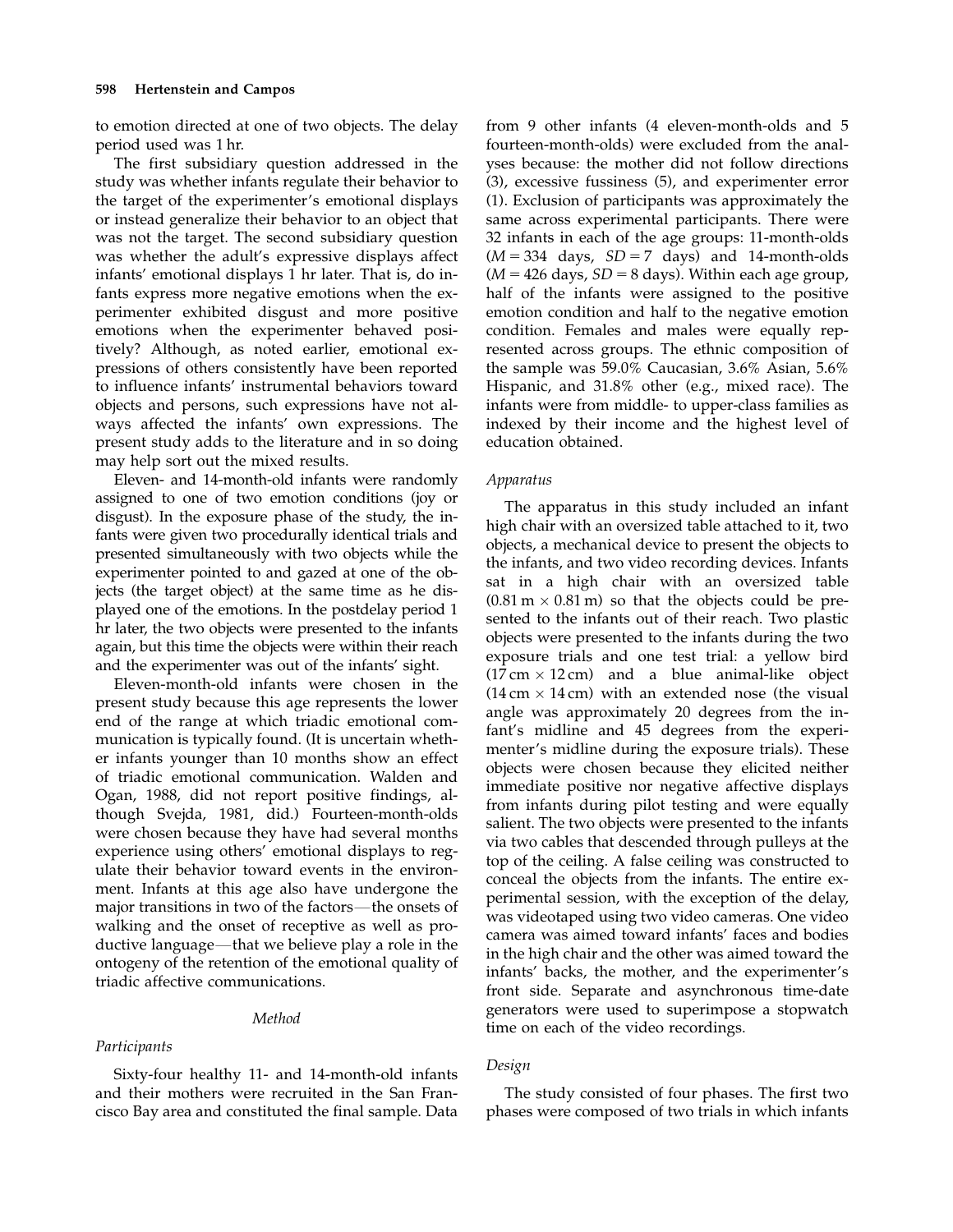were exposed to the experimenter's positive or negative emotional displays (henceforth referred to as Exposure Trial 1 and Exposure Trial 2). The third phase consisted of a 60-min delay, and the fourth phase consisted of the test trial in which infants' behaviors (both expressive and instrumental) were of primary interest to assess the retention effects of the first experimenter's (E1) emotional displays during the two exposure trials. Two independent variables were of chief interest: (a) the age of the infants (11- and 14-months-old) and (b) the emotion to which infants were exposed in the exposure trials (positive or disgust). Within each age, infants were randomly assigned to either the positive or disgust emotional conditions with the constraint that equal numbers of males and females were in each condition. The sides on which the objects were presented (i.e., to the left or right of the infant) were counterbalanced across the exposure trials and the test trial. Thus, the study was conceptualized as a 2 (age: 11 vs. 14-month-olds)  $\times$  2 (emotion: positive vs. disgust) between-participants design.

## Setting

A comfortable room was partitioned off by a curtain into an area for play (2.35 m  $\times$  3.85 m) and an area for testing  $(2.35 \text{ m} \times 1.7 \text{ m})$ . The infant high chair was placed within the testing area with the mechanical device that presented the objects to the infant over the testing table. E1 sat in front of the infant high chair during the two exposure trials and in the play area during the test trial, the second experimenter (E2) operated the video equipment during the exposure trials and the test trial, and the mother was seated approximately 1.5 m away from the infant with her face positioned away from the infant.

## Procedure

Each infant was tested separately, and the identical procedure was followed for all experimental conditions. Upon arriving for the experiment, a 10 min warm-up period ensued in which the infants and the mothers interacted with both experimenters. The experimenters played with the infant on the floor and spoke with the mother during the interaction period. Following this period, the mothers were given an overview of the experiment and were given instructions to sit silently near their infants during the two exposure trials and test trial while reading and completing a questionnaire. Though it was impossible for the infants to see their mothers'

faces, the mothers were instructed to concentrate on the questionnaire and to refrain from smiling and looking over their shoulders to watch their infants. This physical arrangement allowed the infants to know that their mothers were present but prevented the mothers from influencing their infant's behaviors.

After the mothers were given instructions, they placed their infants in the high chair and assumed their position near the infants. Mothers were allowed to interact with the infants for a brief time to ensure that the infants were attentive. The curtain was then closed and E1 sat directly in front of the infant. The exposure trials commenced when E2 (who stood on the other side of the partition) lowered the objects from the ceiling at a rate of approximately 10 cm/s. The objects landed approximately 70 cm away from the infant (well out of the infants' reach). Each 15-s exposure trial began when the objects made contact with the table. Immediately upon contact, E1 emoted either negatively or positively while pointing to only one of the objects (the object to which E1 pointed will be referred to as the target and the object to which E1 did not point will be referred to as the distracter). The object to which the experimenter directed his emotional displays was counterbalanced across children. After 15 s, E2 retracted the objects into the false ceiling and the mother was then allowed to interact with her infant while E1 switched the position of the objects. An opaque cloth fabric was hung from the ceiling to prevent the infants from seeing E1 switch the objects. After switching the objects, E1 placed the cloth fabric on top of the mechanical apparatus in the ceiling and instructed the mothers to assume the same position they had in the first exposure trial. The second exposure trial commenced when E2 allowed the objects to descend to the table again. Like the first exposure trial, E1 emoted about the same object, but the object descended on the other side of the infants. After 15 s, E2 retracted the objects into the slits in the false ceiling and the mothers were requested to remove their infants from the high chair and take them to the play area of the room.

Using two exposure trials represents a departure from most studies investigating the regulatory effect of others' emotional displays on infants. This was done for two reasons. First, Feinman (1992) has suggested that infants are often provided with repeated messages about the same object in everyday interactions and this has the likely effect of making the impact of the emotional signals more lasting. Second, two exposure trials were used to ensure that the infants did not use the position of the object as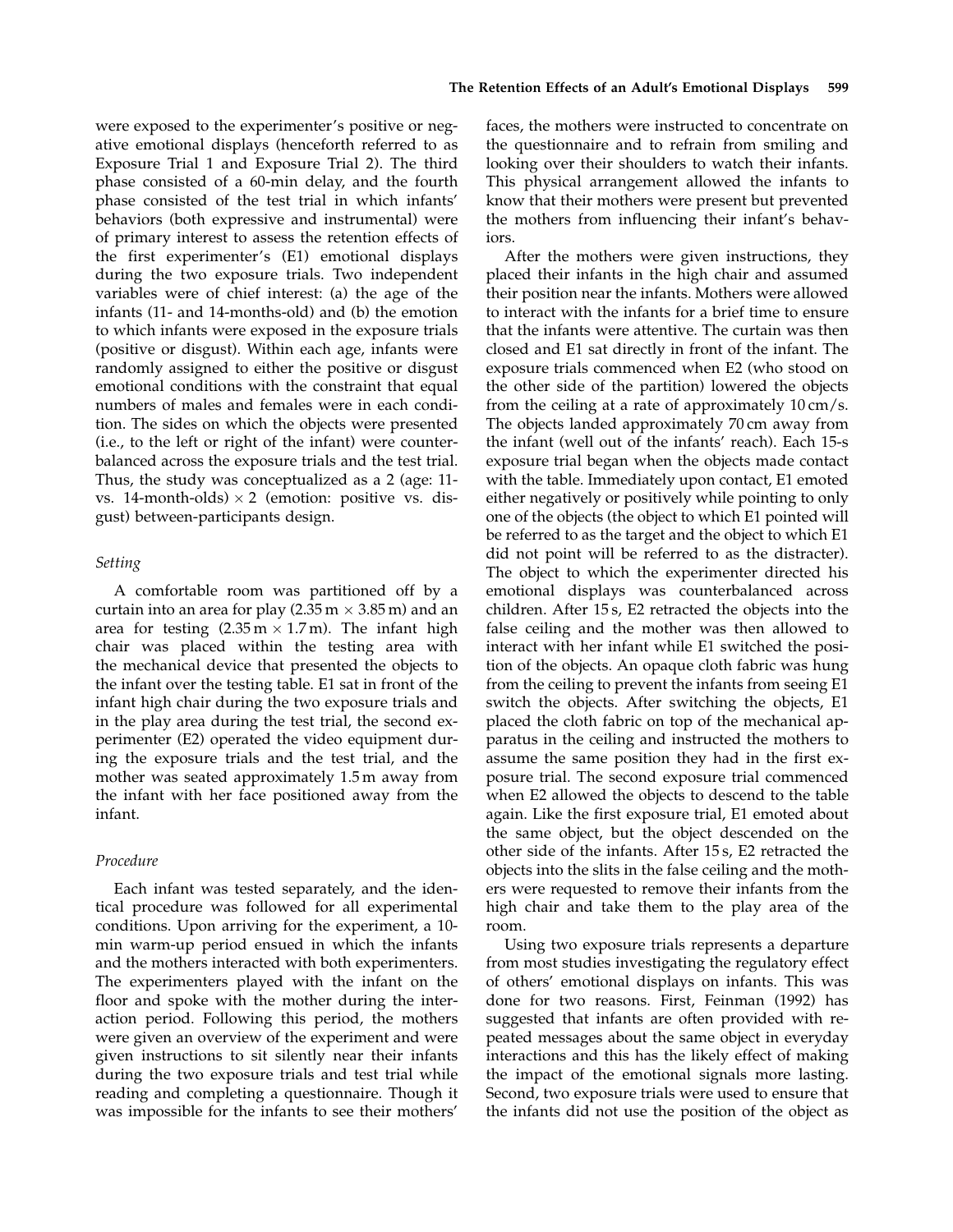the referent of the experimenter's display. Using two exposure trials and switching the left – right position of the objects between the trials controls for this possibility.

The 60-min delay ( $\pm$  3 minutes) was calculated by subtracting the time at which the objects were removed from the table during the second exposure trial from the time at which the toys were presented to the infants during the test trial (11 month-olds in positive emotion condition:  $M = 1$  hr, 0 min,  $SD = 2.3$  min; 11-month-olds in disgust emotion condition:  $M = 1$  hr, 0 min,  $SD = 2.4$  min; 14month-olds in positive emotion condition:  $M = 1$  hr, 0 min,  $SD = 1.9$  min; 14-month-olds in disgust emotion condition:  $M = 1$  hr, 0 min,  $SD = 2.1$  min). During the delay, the mothers were asked to continue to fill out the questionnaire for the first fourth of the hour. Subsequently, the infants and mothers were taken outside the building by the experimenters to allow the infants to play in a grassy area. Approximately 10 min before the test trial, the infants and mothers were taken inside the play area of the testing room where the infants were allowed to play with toys. During this period, E1 moved forward the infant's seat so that the objects would descend within the infant's reach during the test trial (the partition was closed to preclude infants from seeing E1 set up the test trial). Approximately 1 min before the test trial, the infants were placed in the high chair by their mothers. As with the exposure trials, the mother sat near the infant silently and directed her visual gaze toward the questionnaire. After the mother assumed her position and the infants were attentive, E1 vacated the testing area and closed the curtain. E2 lowered the objects to the table within the infant's reach (13 cm from the infant's torso) for 1 min. After the infants were allowed to interact with the objects for 1 min, E2 retracted the objects into the false ceiling and the experiment was concluded. The experimental arrangement provided maximum protection against experimenter bias because the experimenter was not within sight of the infant.

## Emotional Display Manipulation

A male experimenter (E1) posed all of the emotional displays directed to the infants. The emotional displays were multimodal (facial, vocal, and postural) and endured for 15s during each exposure trial. In both the positive and negative conditions, the nonsense phrase ''tat fobble'' was repeated four times during each 15-s exposure trial with each infant's name directly following the second utterance of the nonsense phrase. Joyful facial patterns were displayed in the positive emotion condition (contraction of the corners of the mouth), and disgust facial patterns were displayed in the negative emotional condition (brows lowered and drawn together, upper lip pulled up and lower lip pulled down and protruded). The repeated vocal displays of emotion occurred in both the utterances of ''tat fobble'' and other emotionally charged noises (''ahhhh'' in the positive condition and ''euuuuh'' in the negative condition). By extensively rehearsing the signals, the experimenter made every effort to maintain equal levels of loudness both within and between conditions. Displays of emotion via posture were posed by slightly protruding the neck of the experimenter in the positive condition and slightly retracting the neck in the negative condition.

# Manipulation Checks

Two manipulation checks were conducted to ensure the integrity of the procedure. The first manipulation check was conducted to ensure that the experimenter displayed the emotions properly (Bradshaw, 1986). The clarity and intensity of the emotional signals were scored separately for both facial and vocal displays. Two coders independently rated the facial displays, and two different coders independently rated the vocal displays.

The same 9-point Likert scale was used for the facial displays and vocal displays. The scale was anchored according to the following: a 1 indicated that the emotion was barely detectable, a 5 indicated that the emotion was clearly understood, and a 9 indicated the greatest possible indication of the emotion. The raters were told that more than one emotion may be perceptible for each expression. They used the same 9-point Likert scale to make ratings for six emotions: joy, surprise, sadness, fear, disgust, and anger. When raters thought that no specific emotion was present, they were instructed to mark a box next to the emotion indicating that ''the emotion was not present.''

For each exposure trial, an average was calculated from the two coders' ratings for the face and from the two coders' ratings for the voice. For data to be retained in the final sample, the exposure trials had to be rated a 5 or higher in the intended emotion category, and a 2 or lower in all other emotion categories. If these criteria were not met for both facial and vocal displays, the data were replaced. The manipulation check revealed that all of the experimenter's expressive displays in the exposure trials (both facial and vocal) met or exceeded the preceding criteria. Thus, all data were retained for the final analysis.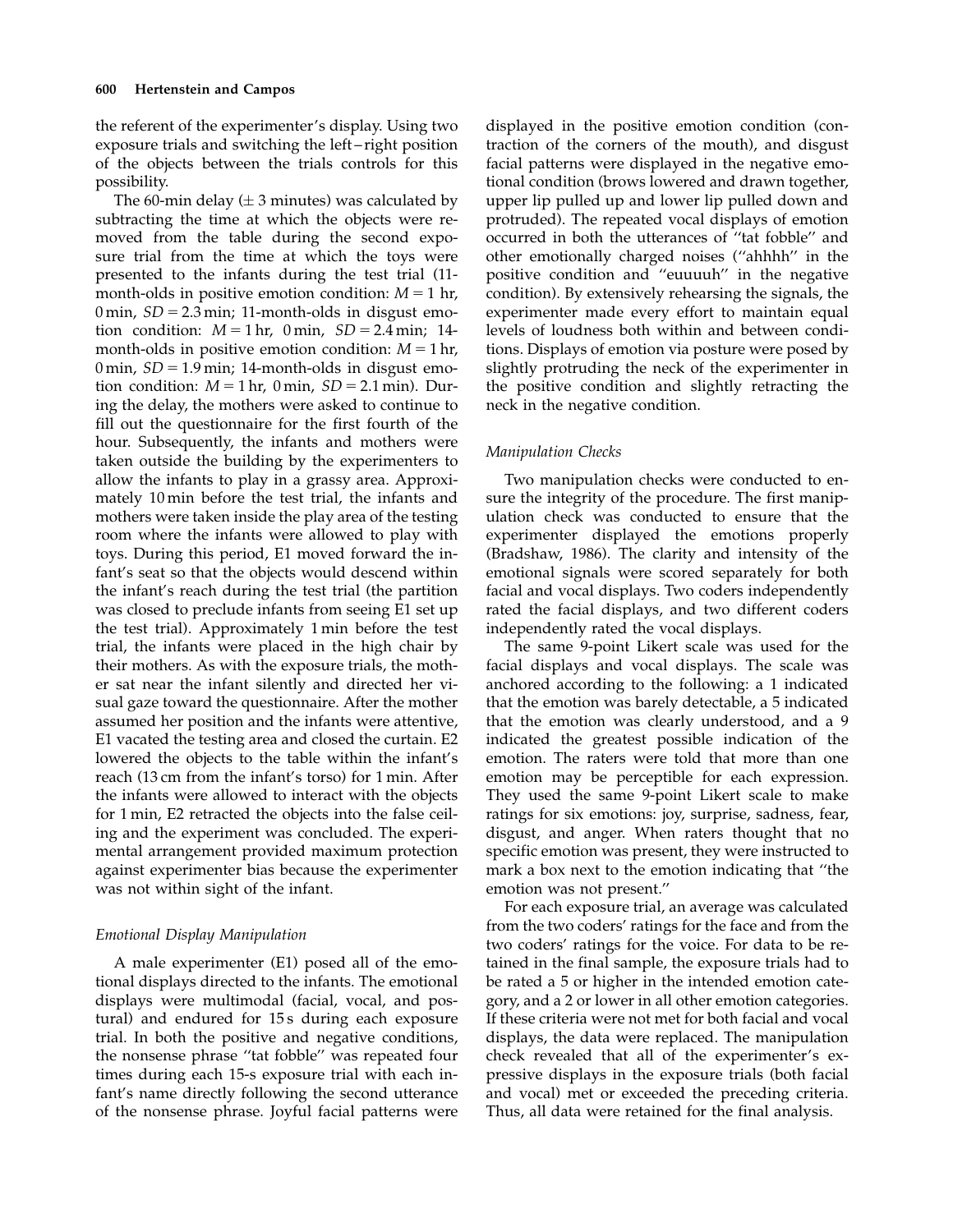A second check was made from the videotapes to determine maternal compliance with instructions. If the mother turned toward the infant (thereby allowing her face to be visible to the infant) or made any sounds in either of the exposure trials or the test trial, the data were discarded from the final analysis. As stated previously, 3 mothers did not comply with the instructions given her.

## Coding and Reliability

Research assistants, who were naive to the purpose and hypotheses of the study, coded the test trial on all dependent variables before coding the exposure trials. Three sets of dependent variables were of primary interest: (a) infants' looks in response to emotional displays (i.e., duration of looks toward target, distracter, experimenter, and mother), (b) infants' emotional displays, and (c) infants' instrumental behaviors (i.e., initial object exploration, duration of touching the target and the distracter, latency to touch the target and the distracter, and the percentage of time infants used their whole hand(s) to touch the target and the distracter). It should be noted that most studies falling under the domain of social referencing typically do not include latency to touch and whole-hand touch as dependent variables (e.g., Mumme & Fernald, 1996) and only some studies include initial object exploration (e.g., Repacholi, 1998). We believe that latency and duration can reveal where in the infant's processing of an event the emotion regulation takes place. Latency to touch taps into the initial inclination or inhibition of the child's approach toward a toy; duration of touch, by contrast, can assess whether positive and negative signals continue to operate differentially even after initial hesitation is overcome or approach has begun.

The first two sets of dependent variables were coded for each of the exposure trials, and the last two sets of dependent variables were coded for the test trial. One coder worked independently to code each of the dependent variables, and a second coder coded one third of the final sample. Rater agreement was assessed by calculating intraclass correlations for each of the continuous dependent measures. The coders scored 15 s of data for each exposure trial and 40 s for the test trial. Coding of the exposure trials began when the objects made contact with the table, and coding of the test trial began when the objects were approximately 0.5 m above the surface of the table for the test trial. Coding began at this point for the test trial because some infants were grasping the objects before the objects made contact with the table.

Visual gaze toward target, distracter, experimenter, and mother. The duration of time that infants gazed toward the target, distracter, experimenter, and mother during the exposure trials was coded. Rater agreement was .91 (*M* difference = .9s), .92 (*M* difference = .8 s), .86 (*M* difference = 1.3 s), and .95 (*M* difference  $= .3$  s), respectively.

Hedonic tone. The general hedonic valence of the infant was coded, not displays of discrete emotions, using the same scoring procedure employed in a previous study (Hertenstein & Campos, 2001). Judgments were based on facial, vocal, and gestural displays of emotion. For each exposure trial, ratings were given for two epochs (7.5 s each), and a summary score was computed from the average of these epochs. An overall summary score of the two exposure trials was computed by averaging each exposure trial; this summary score was used for analyses. For the test trial, ratings were given for four epochs (10 s each), and a summary score was computed from the average of these epochs. The instrumental behaviors of the infant were masked on the monitor by placing an opaque cover over the neck and torso of the image of the infants so as not to influence coders' ratings. The highest affective display rating that occurred within each of the epochs was scored. A score of 0 indicated that the infant appeared neutral during the scoring epoch. For the positive emotional display scale, a 1 was scored for a weak smile, operationally defined as slight upturning of the mouth while the mouth was closed and was accompanied by no cheek elevation. A 2 was scored for more intense smiling, operationally defined as a smile with either an open mouth or elevation of the cheeks. A 3 was scored if any of the criteria stipulated in 2 were met, and a positive vocalization (cooing, gurgling, etc.) was present concurrently. For the negative emotional display scale, a 1 was scored when the infant frowned, a 2 was scored when the infant frowned in conjunction with his or her head turning away from the object or the corners of the mouth were pulled back, and a 3 was scored if any of the criteria stipulated in 2 were met and a negative vocalization (grunting, crying, etc.) was present concurrently. Interrater agreement was  $K = .72$  for the positive emotional display scale and  $K = .74$  for the negative emotional display scale.

Initial object exploration. The object (either the target or distracter) that was touched first by infants was coded. Interrater agreement was  $K = 1.00$ .

Duration of touching target and distracter. The total time the infants touched the objects was coded. The time they touched the target and distracter were not mutually exclusive; infants could touch either the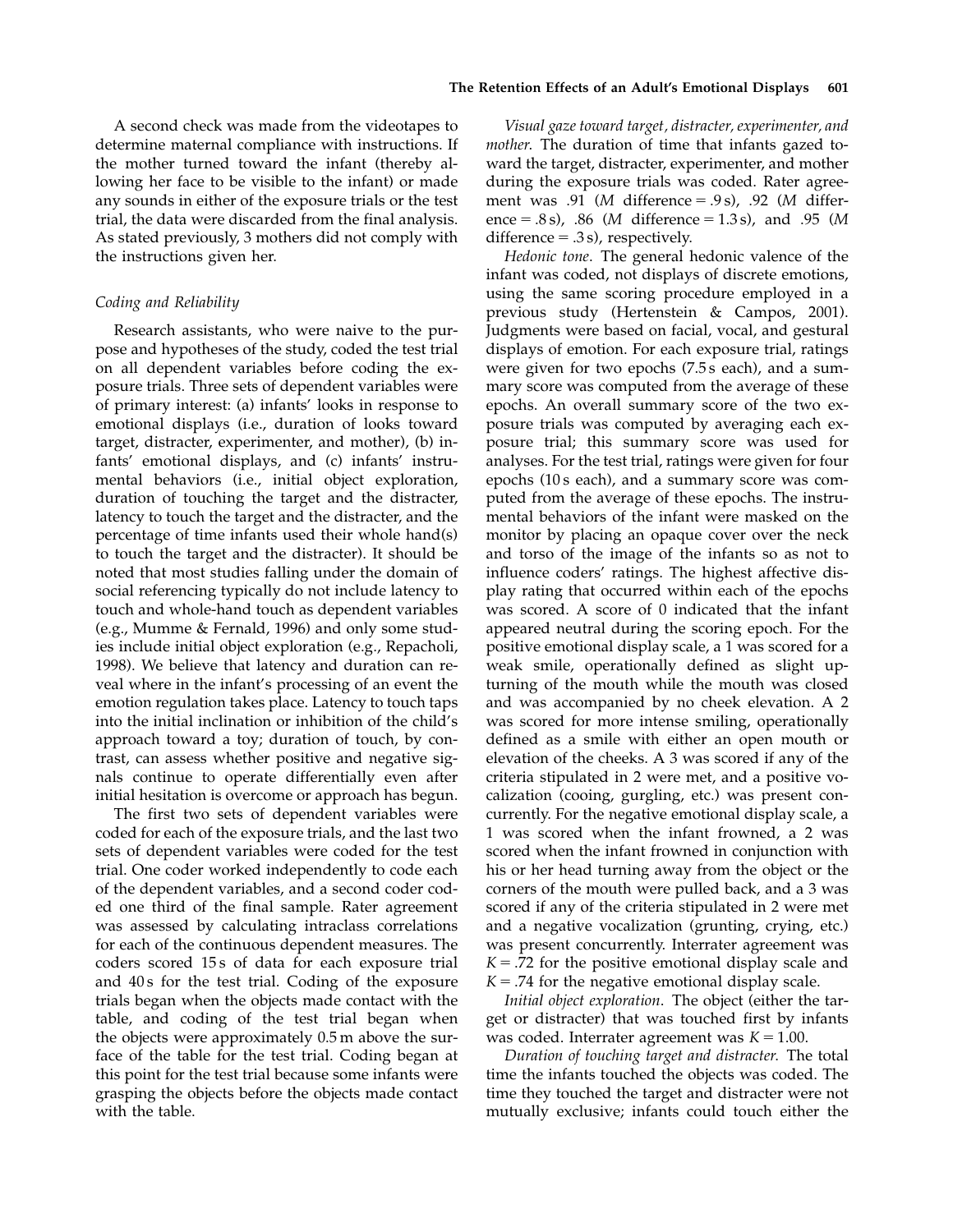target, the distracter, or both. Rater agreement was .90 (*M* difference = .9 s) for the target object and .91 (*M* difference  $= .8$  s) for the distracter object.

Latency to contact target and distracter. The time from which the trial began to the time at which the infants first touched the object was coded. Rater agreement was .93 (*M* difference  $= .4$  s) for the target object and .94 (*M* difference = .4 s) for the distracter object.

Percentage of whole-hand contact on the target and distracter. The percentage of time the infants touched the objects with their whole hand was coded as an index of the confidence with which the objects were touched. This was coded when one or both of the infants' entire palms touched the object or when all four fingers, irrespective of the thumb, contacted the object. The percentage was calculated by dividing the duration of time the infants touched the object with their whole hands by the duration of total time the infants contacted the object. Rater agreement was .83 (*M* difference =  $3.2\%$ ) for the target object and .84 (*M* difference  $= 3.1\%$ ) for the distracter object.

## Preliminary Analyses

All dependent variables presented were checked for normality, skewness, and kurtosis. All dependent variables were within normal limits for these checks. Univariate analyses of variance (ANOVAs) were also conducted on all dependent variables, entering sex as the independent variable. These analyses indicated that this factor was not statistically significant and thus was not entered into the subsequent analyses (all  $ps > .05$ ).

Potential differences between the emotion factor and within each age level were examined in relation to the hypotheses in the present investigation. Four preliminary ANOVAs were conducted to ensure that any observed differences between the 11-month-olds and the 14-month-olds were not due to differences in visual attention during the exposure trials. Four separate factorial ANOVAs were conducted entering age (11- and 14-month-olds) as the factor on each of four dependent variables: (a) visual gaze toward the target, (b) visual gaze toward the distracter, (c) visual gaze toward the experimenter's head, and (d) visual gaze toward infants' mothers. All four analyses revealed no statistically significant effects, allowing confidence that any differences observed between the 11- and 14-month-old infants were not due to differences in visual attention (all  $Fs < 1.18$ , all  $ps > .282$ ). It should be noted that infants' gaze toward mothers was relatively short  $(M = 2.1 s,$ 

 $SD = 1.6$  s), indicating they attended little to their mothers during the study.

#### Results and Discussion

All of the means and standard deviations are presented in Tables 1 and 2 for each age and emotion condition for all dependent variables. In all of the following analyses, effect-size statistics (eta-squared statistics for ANOVAs and Cohen's  $w$  for chi-square analyses) are included for statistically significant findings. An  $\eta^2$  of .01 and a w of .01 reflect small effect sizes, an  $\eta^2$  of .06 and a w of 0.3 reflect medium effect sizes, and an  $\eta^2$  of .14 or larger and a w of 0.5 or higher reflect large effect sizes.

#### Effects on Infant Behavior During the Test Trial

To address the issue of the retention effects of the emotional communications, two sets of analyses were conducted on the parametric data (see Table 1 for means and standard deviations). First, two Age (11- vs. 14-month-olds)  $\times$  Emotion (positive vs. disgust) between-subjects multivariate analyses of

Table 1

Means and Standard Deviations by Emotion Condition for Instrumental and Expressive Infant Behaviors

|                                               | Emotion condition |               |
|-----------------------------------------------|-------------------|---------------|
|                                               | Positive          | Disgust       |
| 11-month-olds                                 |                   |               |
| Duration of touch (target) <sup>a</sup>       | 19.18 (11.74)     | 17.56 (10.07) |
| Latency to touch $\text{(target)}^{\text{a}}$ | 8.90 (9.46)       | 12.48 (10.89) |
| Whole-hand touch (target) <sup>b</sup>        | 58.94 (13.74)     | 54.50 (10.20) |
| Duration of touch (distracter) <sup>a</sup>   | 15.69 (11.54)     | 9.84 (7.12)   |
| Latency to touch (distracter) <sup>a</sup>    | 16.00 (14.69)     | 12.34 (10.80) |
| Whole-hand touch (distracter) <sup>b</sup>    | 56.19 (10.34)     | 51.13 (9.82)  |
| Negative expressive scale <sup>c</sup>        | 0.44(1.02)        | 0.61(1.00)    |
| Positive expressive scale <sup>c</sup>        | 1.33(1.06)        | 1.25(1.10)    |
| 14-month-olds                                 |                   |               |
| Duration of touch (target) <sup>a</sup>       | 19.64 (9.53)      | 7.17 (5.46)   |
| Latency to touch $\text{(target)}^{\text{a}}$ | 4.10 (3.91)       | 17.83 (18.68) |
| Whole-hand touch (target) <sup>b</sup>        | 61.88 (10.03)     | 51.69 (15.74) |
| Duration of touch (distracter) <sup>a</sup>   | 13.18 (10.77)     | 13.79 (11.42) |
| Latency to touch (distracter) <sup>a</sup>    | 12.77 (13.45)     | 14.30 (17.07) |
| Whole-hand touch (distracter) <sup>b</sup>    | 59.75 (10.22)     | 52.31 (12.00) |
| Negative expressive scale <sup>c</sup>        | 0.66(1.00)        | 0.72(1.19)    |
| Positive expressive scale <sup>c</sup>        | 1.50(1.11)        | 1.31(1.31)    |

Note.  $N = 16$ .

Values in seconds.

<sup>b</sup>Values in percentages.

c Values on a scale ranging from 0 to 3.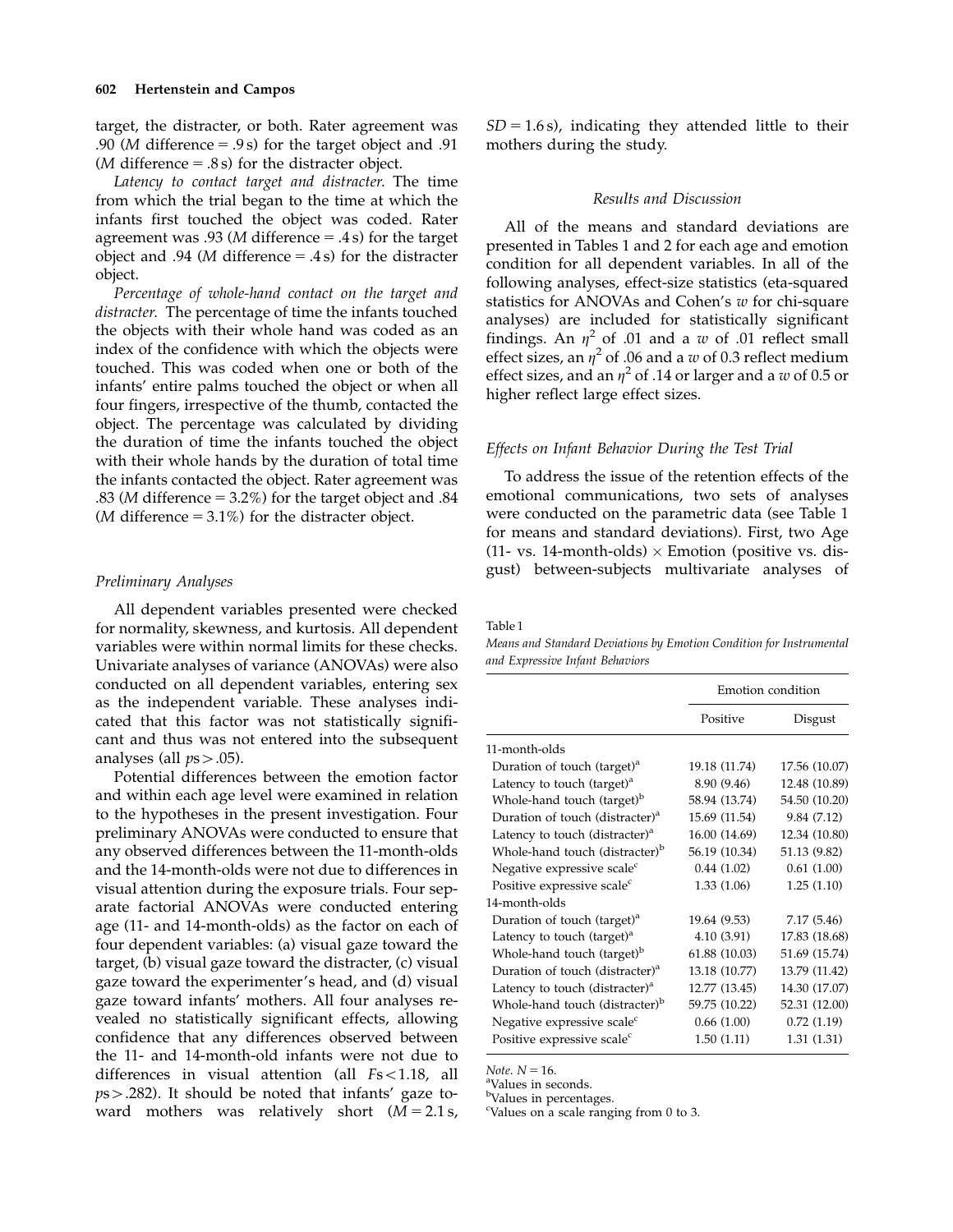#### Table 2

| Means and Standard Deviations by Emotion Condition for Positive and |  |  |  |
|---------------------------------------------------------------------|--|--|--|
| Negative Expressive Scales During Exposure Trials                   |  |  |  |

|                           |            | Emotion condition |  |
|---------------------------|------------|-------------------|--|
|                           | Positive   | Disgust           |  |
| Positive expressive scale |            |                   |  |
| 11-month-olds             | 1.45(0.84) | 0.86(0.91)        |  |
| 14-month-olds             | 1.47(1.00) | 0.93(0.86)        |  |
| Negative expressive scale |            |                   |  |
| 11-month-olds             | 0.09(0.22) | 0.02(0.06)        |  |
| 14-month-olds             | 0.34(0.61) | 0.20(0.46)        |  |

Note.  $N = 16$ .

variance (MANOVAs) were conducted. The first included the three behavioral response dependent variables: duration of touching the target, latency to touch the target, and whole-hand touch of the target. Results of this MANOVA revealed a significant effect for emotion,  $F(1, 58) = 5.52$ ,  $p < .01$ ,  $n^2 = .22$ , no effect for age, and an Age  $\times$  Emotion interaction that approached significance,  $F(3, 58) = 2.07$ ,  $p = .11$ ,  $\eta^2 = .10$ . The second MANOVA included the two emotion dependent variables: the negative expressive scale and the positive expressive scale. Results from this analysis revealed no significant main effects and no interaction. Thus, no further analyses were conducted on these dependent variables. To test the hypotheses directly, two simple effects analyses were conducted within each level of the age factor on each behavioral response dependent variables. These were of primary importance to test the effects of emotion. In addition, a nonparametric test was conducted on the number of infants who touched the target object first. The nonparametric analysis is presented first.

Number of participants touching target object first. As predicted, significantly more 14-month-olds touched the target object first in the positive condition (11 of 16 test trials) and the distracter object first in the disgust condition (11 of 16 test trials),  $\chi^2(1) = 4.50$ ,  $p = .034$ ,  $w = .80$ . By contrast, equal numbers of 11month-olds touched the target and distracter objects and did so in both conditions,  $\chi^2(1) = 2.03$ ,  $p = .15$ .

Duration of touch. As predicted, the 14-month-old infants touched the target object less in the disgust emotion condition than in the positive emotion condition; this was not the case for the 11-montholds. In fact, 14-month-old infants touched the target object over 2.5 times more in the positive condition than in the disgust condition. The simple effects analysis for the 14-month-olds revealed a significant effect for emotion,  $F(1, 30) = 20.66$ ,  $p = .000$ ,  $\eta^2 = .41$ ,

whereas the simple effects analysis for the 11-montholds was not significant.

Latency to touch. The 14-month-old infants waited 4 times longer to touch the target object in the disgust emotion condition than in the positive emotion condition; the 11-month-olds showed no such trend. The simple effects analysis for the 14 month-olds revealed a significant effect for emotion,  $F(1, 30) = 8.28$ ,  $p = .007$ ,  $\eta^2 = .22$ , whereas the simple effects analysis for the 11-month-olds was not significant.

Whole-hand touch. Compared with 11-month-olds, the 14-month-old infants touched the target object with their whole hands a greater percentage of time in the positive condition than in the disgust condition (approximately 10% more). The simple effects analysis for the 14-month-olds revealed a significant effect for emotion,  $F(1, 30) = 4.77$ ,  $p = .037$ ,  $p^2 = .14$ , but the simple effects analysis for the 11-month-olds was not significant.

Negative and positive expressive scales. As indicated by the MANOVA, the negative and positive expressive displays did not differ as a function of the adult's posed display.

# Referential Specificity of the Adult's Expressive Displays: Effects on Infant Behavior

A major question addressed in the present investigation was whether infants regulate their instrumental behaviors only toward the specific referent of the adult's emotional displays or whether they generalize their behavior, thereby treating the target and distracter objects alike. Because the preceding analyses revealed that only the 14-month-old infants regulated their behavior differentially 1 hr later as a function of the adult's emotional displays, data from the 11-month-olds were excluded in the present set of analyses. Based on a limited literature, it was predicted that the 14-month-old infants would demonstrate referential specificity to some degree. In other words, infants in the disgust condition would differentiate between the target and distracter such that they would not avoid both the target and the distracter, but only the target.

An Emotion (positive vs. disgust)  $\times$  Object (target vs. distracter) mixed MANOVA with repeated measures on the last factor was conducted on duration of touch, latency to touch, and whole-hand touch. This analysis revealed a significant main effect for emotion,  $F(3, 28) = 5.03$ ,  $p = .006$ ,  $p^2 = .35$ , and a significant Emotion  $\times$  Object interaction,  $F(3, 28) = 4.73$ ,  $p = .009$ ,  $\eta^2 = .34$ , but no significant effect for object. Two sets of analyses were conducted to address the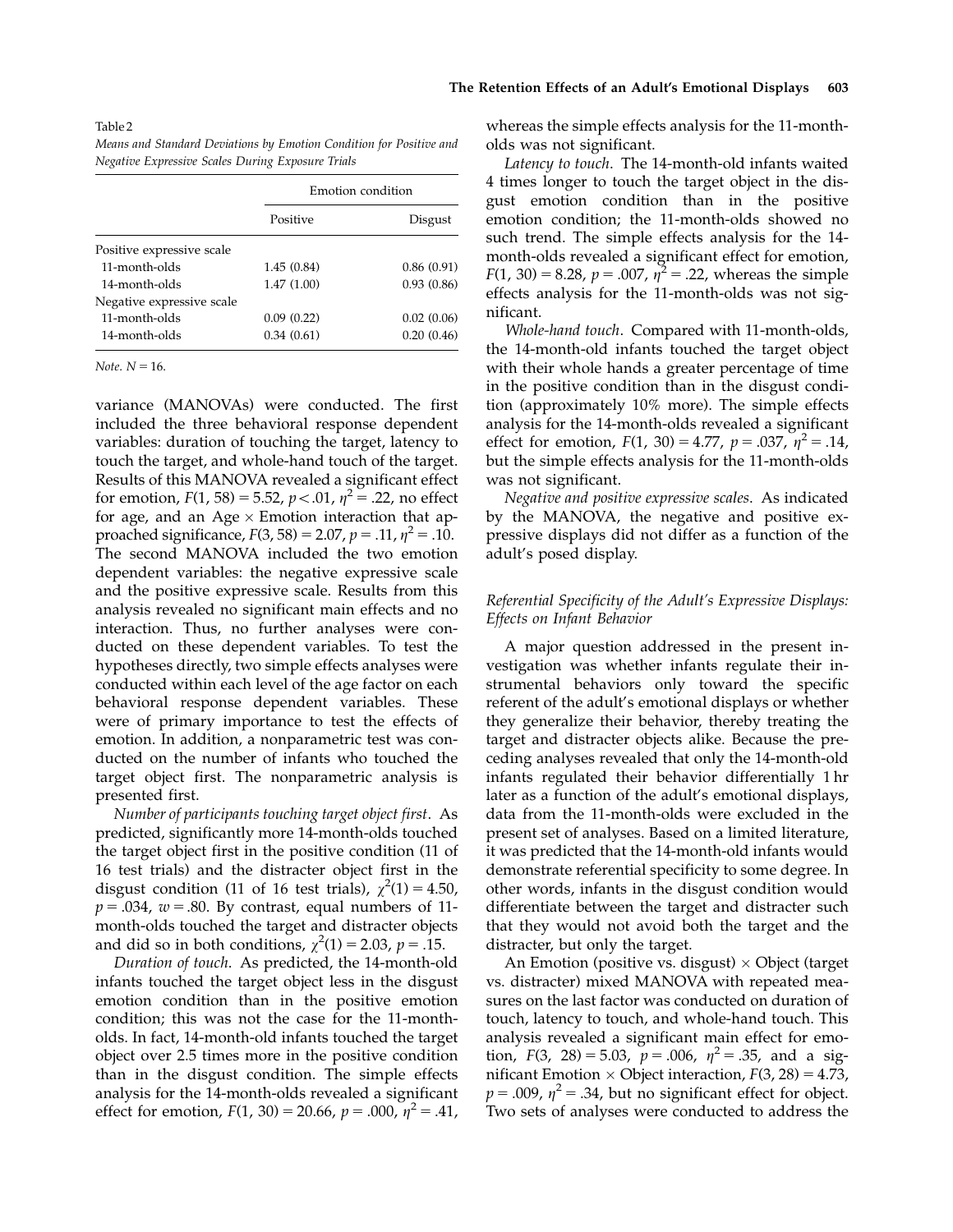hypothesis stated previously (see Table 1 for means and standard deviations). First, two simple effects analyses were conducted within each level of the emotion factor on each of the preceding dependent variables (i.e., comparing target vs. distracter within each level of emotion). Second, a one-way ANOVA with emotion (positive vs. disgust) was conducted on the duration of touch toward the distracter, latency to touch the distracter, and whole-hand touch of the distracter. The prediction stated previously would be supported if (a) the infants differentiated between the target and distracter in the predicted direction in both the positive and disgust conditions, and (b) infants treated the distracter object alike in both the positive and negative emotion conditions (evaluated using the one-way ANOVA). These were a priori analyses and were conducted to test our hypotheses directly.

Duration of touch. As predicted, the 14-month-old infants touched the target object more than the distracter object in the positive condition and touched the target object less than the distracter object in the disgust condition, but touched the distracter object the same amount of time in both emotion conditions. These results confirm that the 14-month-old infants understood the specific referent of the adult's expressive displays. The simple effects analyses revealed a significant effect for object in the positive condition,  $F(1, 15) = 5.69$ ,  $p = .031$ ,  $\eta^2 = .28$ , as well as a significant effect for object in the disgust condition,  $F(1, 15) = 9.78$ ,  $p = .007$ ,  $\eta^2 = .40$ . The one-way AN-OVA revealed no significant effect for emotion, indicating that the infants did not touch the distracter object for differential amounts of time in both emotion conditions.

Latency to touch. A slightly different pattern of findings was obtained for latency to touch. The results with latency suggest that infants in the positive condition understood the referent of the adult's expressive displays, but infants in the disgust condition did not. Specifically, 14-month-olds in the positive condition waited less to touch the target object than the distracter. Moreover, they touched the distracter object equal amounts of time in both of the emotion conditions. However, in the disgust condition, infants waited equal amounts of time to touch the target and distracter objects. The simple effects analyses revealed a significant effect for object in the positive condition,  $F(1, 15) = 4.90$ ,  $p = .043$ ,  $\eta^2 = .25$ , but not in the negative condition. The one-way ANOVA using the data on the distracter objects revealed no significant effects for emotion.

Whole-hand touch. Contrary to expectations, the 14-month-old infants touched the target and distracter objects equally with their whole hands in both the positive and disgust conditions. Also, the infants touched the distracter object equal amounts of time in both emotion conditions. This set of results suggests that infants did not discriminatively touch the target and distracter objects. The simple effects analyses revealed no significant effects for object in both the positive and the disgust conditions. The one-way ANOVA revealed a statistically insignificant effect for emotion,  $F(1, 30) = 3.56$ ,  $p = .069$ , indicating that the infants did not touch the distracter object for differential amounts of time in both emotion conditions.

# Impact of the Adult's Emotional Displays on Infants During the Exposure Trials

Another question the study addressed was whether the adult's expressive displays had an immediate impact on infants during the exposure trials. As mentioned in the Introduction, no strong prediction was made regarding the outcome of this question given the mixed results in the extant literature. To address the question, an Age (11- vs. 14-month-olds)  $\times$  Emotion (positive vs. disgust) between-subjects ANOVA was conducted on the exposure trial ratings on each of the expressive display scales (all means and standard deviations are reported in Table 2).

Positive expressive display scale. Both 11- and 14 month-old infants' emotional displays were differentially affected by the adult's expressive displays in the exposure trials as indexed by the positive expressive display scale. Infants demonstrated more positive displays in the positive emotion condition compared with infants in the disgust emotion condition. The main effect for emotion was significant,  $F(1, 60) = 6.36$ ,  $p = .014$ ,  $\eta^2 = .10$ , but the main effect for age and the interaction were not.

Negative expressive display scale. At neither age did the adult's expressive displays in the exposure trials result in hedonically negative displays. Infants' negative emotional displays were similar in the positive and disgust emotion conditions. The factorial ANOVA yielded a significant main effect for age,  $F(1, 60) = 4.81$ ,  $p = .032$ ,  $\eta^2 = .07$ , but the main effect for emotion and the interaction were not significant.

## Summary

Overall, the adult's expressive displays in the exposure trials had retention effects for 14-month-olds', but not for 11-month-olds', instrumental behaviors toward a target object 1 hr later. Fourteen-month-olds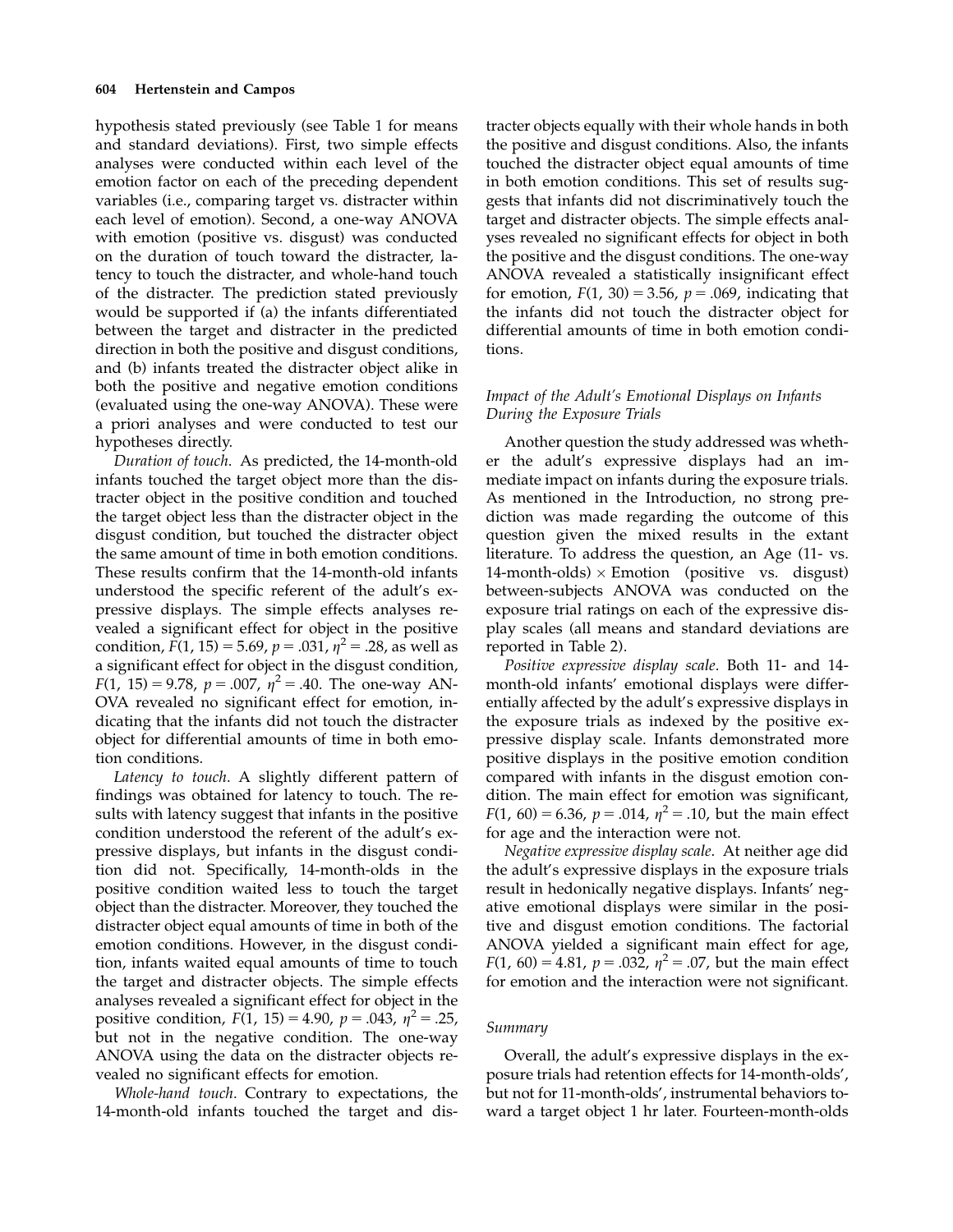in the positive condition, compared with those in the disgust condition, (a) touched the target object first, (b) touched the target more, and (c) waited less long to touch the target. There were no carryover effects on the infant's positive or negative emotional expressions.

Fourteen-month-olds demonstrated some degree of referential specificity. They touched the target object more than the distracter object in the positive condition and touched the target object less than the distracter object in the disgust condition. Also, they touched the distracter object equally as much in both of the emotion conditions. Moreover, infants in the positive condition waited less long to touch the target than the distracter. These results suggest that infants understood the referent of the adult's expressive displays 1 hr after exposure to the signals. However, the infants touched the target and distracter objects equally as much with their whole hands in the positive and disgust conditions. Taken as a whole, this set of findings indicates that infants differentiated between the target and distracter in terms of how long they touched the objects, but not by the quality with which they touched the objects.

Finally, the data were mixed regarding the immediate impact the adult's emotional displays had on infants during the exposure trials. Both 11- and 14-month-olds exhibited more positive displays in the positive emotion condition compared with infants in the disgust emotion condition.

#### Study 2

A second study investigated whether 11-month-olds would show differential behavior regulation when the delay between emotional exposure and test trials was very brief. The same experimental paradigm and conditions were employed in Study 2 as were used in Study 1 with the following two exceptions: (a) only 11-month-olds were tested and (b) the delay time between the second exposure trial and the test trial was only 3 min. If the 11-month-olds in Study 2 did in fact regulate their behavior toward the target object in accordance with the adult's expressive displays, this would confirm that 11-month-olds do register the adult's emotional signals and that they are capable of inhibiting their behavior toward the target and distracter objects. Such a confirmation would rule out these two possibilities for the lack of a carryover effect of emotional communication at 11 months of age found in Study 1.

Two additional questions were of interest in Study 2. First, if the 11-month-olds do differentially regulate their behavior toward the target object under conditions of a short delay between exposure and test trials, do they do so in a referentially specific manner, or do they generalize the adult's emotional displays to both the target and the distracter objects? Only two published studies (Moses, Baldwin, Rosicky, & Tidball, 2001; Repacholi, 1998) have directly tested the infants' capacities to link the target of one's live emotional displays with a given object in the environment (although see Mumme & Fernald, 2003, in which televised stimuli were used). Both of these studies were conducted in the context of emotional imputation and were conducted in the here and now (i.e., with no delays). One study suggests that 14-month-olds (Repacholi, 1998) and the other study suggests that 12- and 18-month-olds (Moses et al., 2001) link the specific referent of the others' emotional displays. The present study potentially extends their findings of referential specificity to a younger age.

Finally, Study 2 addressed (as did Study 1) whether the adult's expressive displays had an immediate impact on the infant during the exposure trials.

#### Method

#### Participants

Thirty-two healthy 11-month-old infants  $(M = 334)$ days,  $SD = 8$  days) and their mothers were recruited in the San Francisco Bay area and constituted the final sample. Data from 4 other infants were excluded from the analyses because: the mother did not follow directions (2), excessive fussiness (1), and experimenter error (1). Exclusion of participants was approximately the same across experimental participants. Within each age group, half of the infants were assigned to the positive emotion condition and half to the negative emotion condition. Females and males were equally represented across groups. The ethnic composition of the sample was 64.0% Caucasian, 2.3% Asian, 4.8% Hispanic, and 28.9% other (e.g., mixed race). The infants were from middle- to upper-class families.

#### Apparatus

The apparatus was identical to those used in Study 1.

## Design

The study consisted of four phases. The first two phases were composed of two separate trials in which infants were exposed to the experimenter's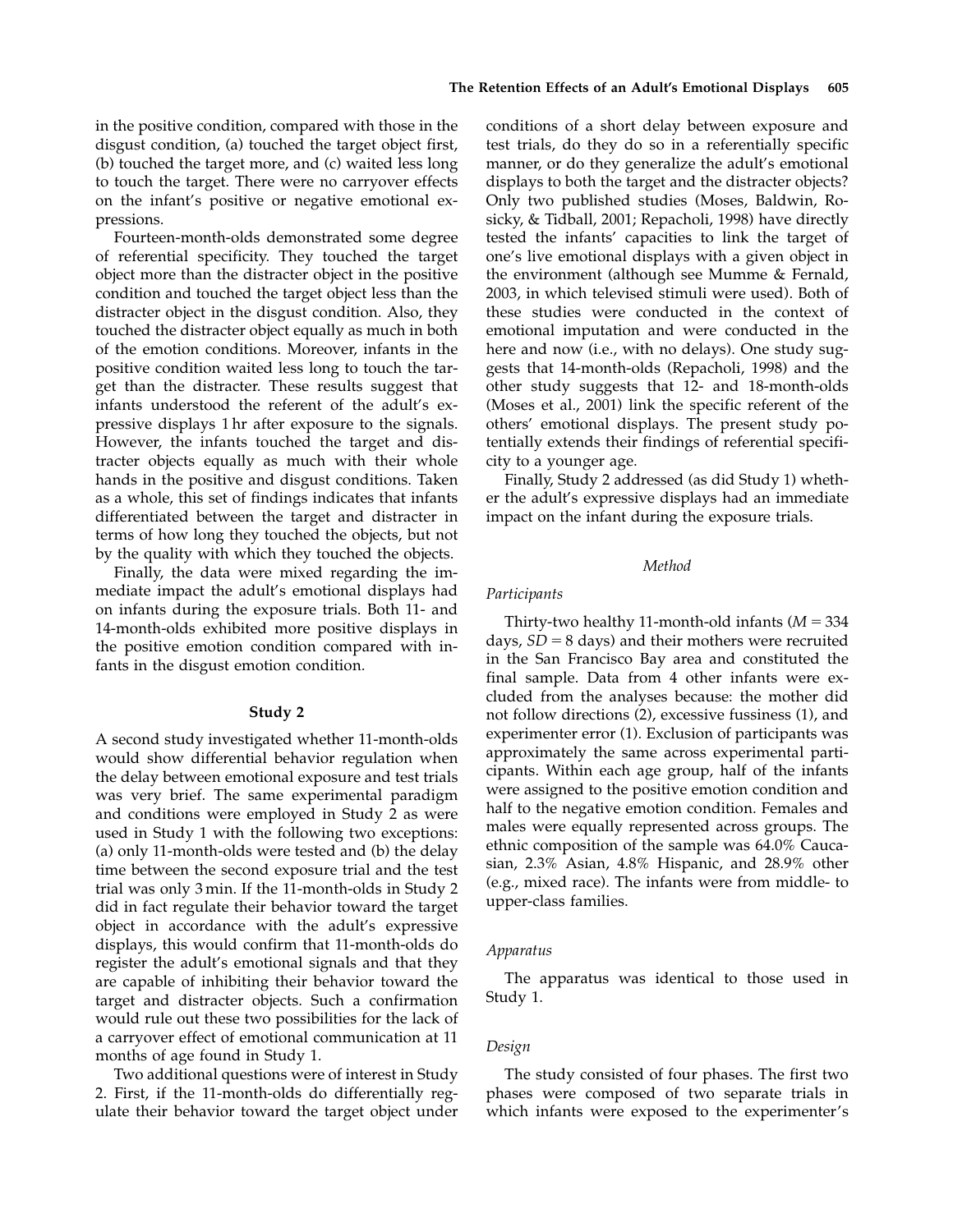display of positive or negative emotion (Exposure Trial 1 and Exposure Trial 2). The third phase consisted of a 3-min delay, and the fourth phase consisted of the test trial in which infants' behaviors (both emotional and instrumental) were of primary interest to assess the retention effects of E1's emotional displays during the two exposure trials. The independent variable of chief interest was the emotion to which infants were exposed in the exposure trials (positive or disgust). Infants were randomly assigned to either the positive or disgust emotional conditions with the constraint that equal numbers of males and females were in each condition. The sides on which the objects were presented (i.e., to the left or right of the infant) were counterbalanced across the exposure trials and the test trial. Thus, the study was conceptualized as a between-subjects design with one factor (emotion: positive vs. disgust).

## Procedure

The setting and procedure were similar to those of Study 1 with one exception: The delay period was approximately 3 min. The 3-min delay (positive emotion condition:  $M = 3$  min, 17 s,  $SD = 45$  s; disgust emotion condition:  $M = 3$  min, 27 s,  $SD = 46$  s) was calculated by subtracting the time at which the objects were removed from the table during the second exposure trial from the time at which the toys were presented to the infants during the test trial. During the delay, the mothers and E2 played with the infants on the floor and introduced toys to the infants. Every infant played with toys during this period.

# Manipulation Checks

The same manipulation checks used in Study 1 were used in Study 2. Recall that the first manipulation check used a 9-point scale to ensure that the experimenter displayed the emotions properly. The manipulation check revealed that all of the experimenter's expressive displays in the exposure trials (both facial and vocal) met or exceeded the criteria stated in Study 1. Thus, all data were retained for the final analysis.

Recall that the second check was made from the videotapes to determine maternal compliance with instructions. As stated previously, 2 mothers did not comply with the instructions given her.

## Coding and Reliability

The same coding and reliability procedures used in Study 1 were used in Study 2. For sake of brevity, therefore, we report the following reliability coefficients (and kappa when appropriate) and mean differences (when appropriate): (a) visual gaze toward target, .88 (*M* difference = .9 s); (b) visual gaze toward distracter, .92 (*M* difference =  $1.0$  s); (c) visual gaze toward experimenter, .86 (*M* difference =  $1.3$  s); (d) visual gaze toward mother, .95 (M differ $e^{\frac{1}{2}}$  ence = .3 s); (e) positive emotional display scale,  $K = .73$ ; (f) negative emotional displays scale,  $K = .71$ ; (g) initial object exploration,  $K = 1.00$ ; (h) duration of touching target, .89 (*M* difference =  $1.0$  s); (i) duration of touching distracter, .90 (*M* difference = .9 s); (j) latency to contact target, .94 (*M* difference = .3 s); (k) latency to contact distracter, .92 (M difference  $= .4 s$ ; (l) percentage of whole-hand contact on the target, .82 (*M* difference =  $3.6\%$ ); and (m) percentage of whole-hand contact on the distracter, .78  $(M$  difference = 3.7%).

# Preliminary Analyses

All data presented were checked for normality, skewness, and kurtosis. All data used in the study were within normal limits for these checks. Univariate ANOVAs were also conducted on all dependent variables entering sex as the independent variable. These analyses indicated that this factor was not statistically significant and thus it was not entered into the subsequent analyses (all  $ps > .05$ ). Like Study 1, infants gazed little toward their mothers  $(M = 2.5 \text{ s}, SD = 1.8 \text{ s}).$ 

#### Results and Discussion

All of the means and standard deviations are presented in Tables 3 and 4 for each age and emotion condition for all dependent variables. In all of the following analyses, effect-size statistics (eta-squared statistics for ANOVAs and Cohen's d for chi-square analyses) are included for every statistically significant finding.

## Effects on Infant Behavior During the Test Trial

The primary purpose of Study 2 was to investigate whether 11-month-olds could demonstrate behavior regulatory effects when the delay period is much shorter than it was in Study 1. This was indeed the case. As in Study 1, preliminary MANOVAs were conducted on the behavioral (duration of touch to target, latency to touch target, whole-hand touch of target) and emotion (negative and positive emotion scales) dependent variables, entering emotion as the independent variable. For the behavioral responses,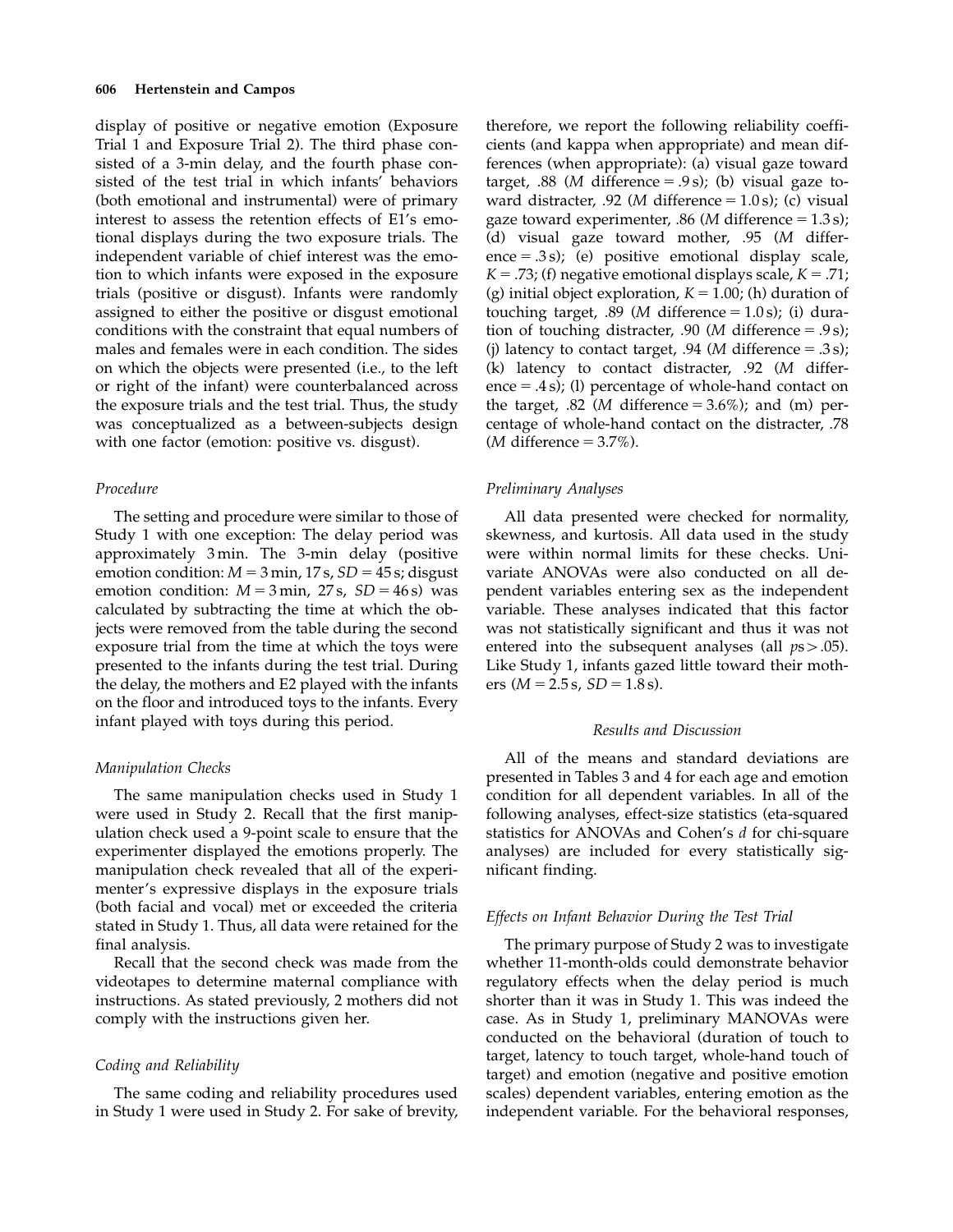#### Table 3

|                                 | Means and Standard Deviations by Emotion Condition for Instrumental |
|---------------------------------|---------------------------------------------------------------------|
| and Expressive Infant Behaviors |                                                                     |

|                                             | Emotion condition |               |
|---------------------------------------------|-------------------|---------------|
|                                             | Positive          | Disgust       |
| 11 month-olds                               |                   |               |
| Duration of touch (target) <sup>a</sup>     | 21.59 (16.11)     | 11.28 (11.93) |
| Latency to touch (target) <sup>a</sup>      | 9.06(9.27)        | 16.83 (11.21) |
| Whole-hand touch (target) <sup>b</sup>      | 57.88 (10.03)     | 50.44 (10.17) |
| Duration of touch (distracter) <sup>a</sup> | 16.13 (11.28)     | 16.32 (12.19) |
| Latency to touch (distracter) <sup>a</sup>  | 9.42 (10.21)      | 6.57(5.66)    |
| Whole-hand touch (distracter) <sup>b</sup>  | 53.44 (11.31)     | 54.06 (10.67) |
| Negative expressive scale <sup>c</sup>      | 0.41(0.66)        | 0.72(0.66)    |
| Positive expressive scale <sup>c</sup>      | 0.63(0.75)        | 0.42(0.67)    |

Note.  $N = 16$ .

Values in seconds.

<sup>b</sup>Values in percentages.

c Values on a scale ranging from 0 to 3.

the MANOVA revealed a significant effect for emotion,  $F(3, 28) = 3.32$ ,  $p = .03$ ,  $\eta^2 = .26$ . The MANOVA revealed no significant effect for emotion on the expressive responses; thus, no further analyses were carried out on these measures. To test the hypotheses directly, univariate analyses were carried out on each of the behavioral responses, entering emotion as the independent variable.

Number of participants touching target object first. Eleven-month-old infants touched the target object first in significantly more cases in the positive condition (10 of 16 test trials) and the distracter object in significantly more cases in the disgust condition (12 of 16 test trials),  $\chi^2(1) = 4.57$ ,  $p = .033$ ,  $w = .81$ .

Duration of touch. Eleven-month-olds in the disgust condition touched the target object in the disgust condition approximately half the time they did in the positive condition,  $F(1, 30) = 4.24$ ,  $p = .048$ ,  $n^2 = .12$ .

Latency to touch. The infants in this study waited to touch the target object longer in the disgust emotion condition than in the positive emotion condition,  $F(1, 30) = 4.57$ ,  $p = .041$ ,  $n^2 = .13$ .

Table 4

Means and Standard Deviations by Emotion Condition for Positive and Negative Expressive Scales During Exposure Trials

|                                                        |                          | Emotion condition        |  |
|--------------------------------------------------------|--------------------------|--------------------------|--|
|                                                        | Positive                 | Disgust                  |  |
| Positive expressive scale<br>Negative expressive scale | 1.02(0.83)<br>0.03(0.09) | 0.45(0.62)<br>0.16(0.26) |  |

Note.  $N = 16$ .

Whole-hand touch. The infants also touched the target object with their whole hands a greater percentage of time in the positive condition than in the disgust condition (approximately 7% more), F(1,  $30) = 4.34$ ,  $p = .046$ ,  $p^2 = .13$ .

Negative and positive expressive scales. Contrary to expectations, the infants' expressive displays were not differentially regulated by the adult's. The average ratings indicated that infants in both the positive and disgust emotional conditions exhibited negative displays infrequently and weakly. As with the negative expressive measurements, the infants' positive expressive displays were not differentially affected by the emotion displays presented. The average ratings indicated that infants in both the positive and disgust emotional conditions exhibited positive displays infrequently and weakly.

# Referential Specificity of the Adult's Expressive Displays: Effects on Infant Behavior

To investigate whether infants link the specific referent (i.e., the target object) to the adult's emotional displays or instead generalize the adult's emotional displays to both the target object and the distracter object, an Emotion (positive vs. disgust)  $\times$  Object (target vs. distracter) mixed MAN-OVA with repeated measures on the last factor was conducted on duration of touch, latency to touch, and whole-hand touch. This analysis revealed no significant main effects. Two sets of analyses were conducted to address referential specificity directly (see Table 3 for means and standard deviations). First, two simple effects analyses were conducted within each level of the emotion factor on each of the preceding dependent variables (i.e., comparing target vs. distracter within each emotion condition). Second, a one-way ANOVA with emotion (positive vs. disgust) was conducted on the duration of touch toward the distracter, latency to touch the distracter, and whole-hand touch of the distracter. Infants' abilities to link a specific referent to the adult's displays would be supported if (a) the infants differentiated between the target and distracter in the predicted direction in both the positive and disgust conditions (evaluated using the simple effects analyses) and (b) infants treated the distracter object alike in both the positive and disgust emotion conditions (evaluated using the one-way ANOVA). These were a priori analyses and were conducted to test our hypotheses directly.

Duration of touch. Infants touched the target and distracter equal amounts of time within each of the emotion conditions. The simple effects analyses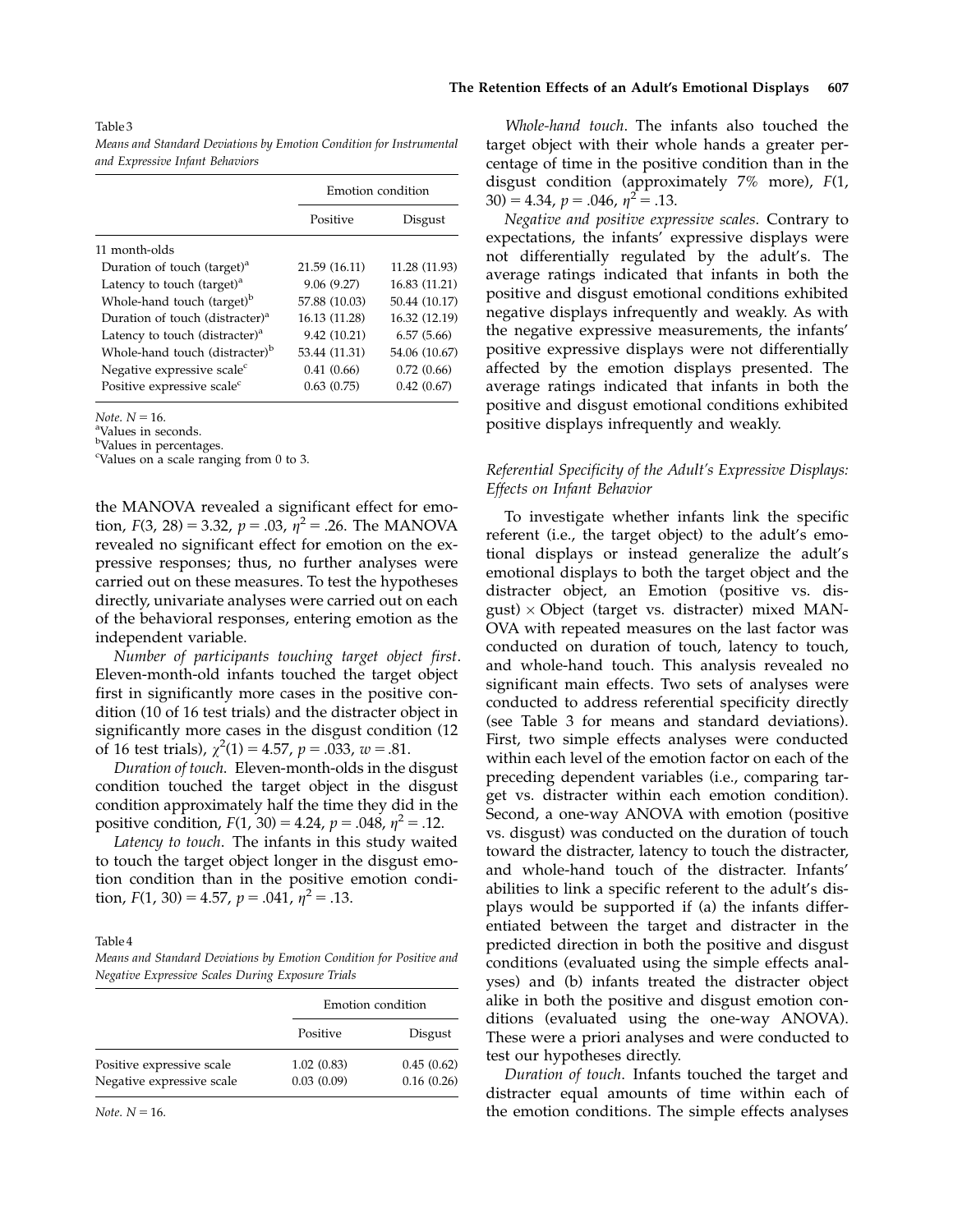revealed no significant effect for object for either the positive or the disgust condition. The one-way AN-OVA revealed a statistically insignificant effect for emotion, indicating that the infants touched the distracter object the same amount of time in both emotion conditions.

Latency to touch. Infants in the disgust emotion condition waited to touch the target object longer than the distracter object. However, infants waited equal amounts of time to touch the target and distracter objects in the positive condition. This set of results suggests that infants in the disgust emotion condition at least to some extent understood the referent of the adult's expressive displays, whereas infants in the positive condition did not (at least as indexed by this dependent variable). The simple effects analyses revealed a significant effect for object in the disgust condition,  $F(1, 15) = 9.40$ ,  $p = .008$ ,  $\eta^2$  = .39, whereas it revealed no significant effect for object in the positive condition. The one-way AN-OVA revealed a statistically insignificant effect for emotion, indicating that the infants touched the distracter object the same amount of time in both emotion conditions.

Whole-hand touch. Infants touched the target and distracter equal proportions of time within each of the emotion conditions. The simple effects analyses revealed no significant effect for object in either the positive or the disgust condition. The one-way AN-OVA revealed a statistically insignificant effect for emotion, indicating that the infants touched the distracter object the same amount of time in both emotion conditions.

# Impact of the Adult's Emotional Displays on Infants During the Exposure Trials

The final question the study was designed to address was whether the adult's expressive displays had an impact on infants during the exposure trials. To address this issue, a between-subjects ANOVA entering emotion (positive vs. disgust) as the factor was conducted on the exposure trial ratings on each of the expressive display scales. All data are presented in Table 4.

Positive expressive display scale. The adult's emotional displays appeared to affect differentially infants' displays; infants in the positive emotion condition displayed more frequent and stronger positive emotional displays compared with infants in the disgust emotion condition,  $F(1, 30) = 4.72$ ,  $p = .038$ ,  $\eta^2 = .14$ .

Negative expressive display scale. By contrast, although there was a trend in the right direction, infants did not differentially manifest emotional displays during the exposure trials as rated on the negative expressive scale,  $F(1, 30) = 3.43$ ,  $p = .074$ ,  $n^2 = .14$ .

#### Summary

Study 2 showed that the experimenter's emotional communications significantly influenced the instrumental behaviors of 11-month-olds if the delay period is sufficiently short. Clearly, 11-month-olds can register the adult's emotional displays during the exposure trials, and they are capable of inhibiting their reaching behavior during the test trial. In the short delay between emotion imputation and test, 11 month-olds showed some evidence for referential specificity (which infants at this age showed no evidence for at 14 months). Overall, then, 11-montholds generalized the adult's emotional displays toward both the target and the distracter object. Finally, the data were mixed regarding the real-time consequences that the adult's emotional displays had on infants' expressive behaviors.

# General Discussion

Eleven- and 14-month-old infants differed in how long the effects of an adult's emotional displays lasted. Fourteen-month-olds in the positive emotion condition touched the target object over 2.5 times more and waited one fourth the time to touch the target object compared with infants of the same age in the disgust emotion condition. Moreover, 14 month-olds in the positive condition touched the target object a higher proportion of time with their whole hands compared with infants of the same age in the disgust condition; thus, the experimenter's emotional displays regulated both the temporal aspects and the quality of infants' instrumental behaviors toward an object. What is especially noteworthy about these findings is not that 11-month-olds revealed no retention effects but that 14-month-olds did after exposures coming only from a relatively unfamiliar experimenter.

A noteworthy finding in the research described in this report is that the disgust condition may have carried the regulatory effect of the experimenter's emotional expressions. For example, in Study 1, the duration of time the infants touched the objects was approximately the same for all 11-month-olds, as well as for all 14-month-olds in the positive condition. However, 14-month-olds in the disgust condition touched the target significantly less time (and waited longer to touch the target). A similar pattern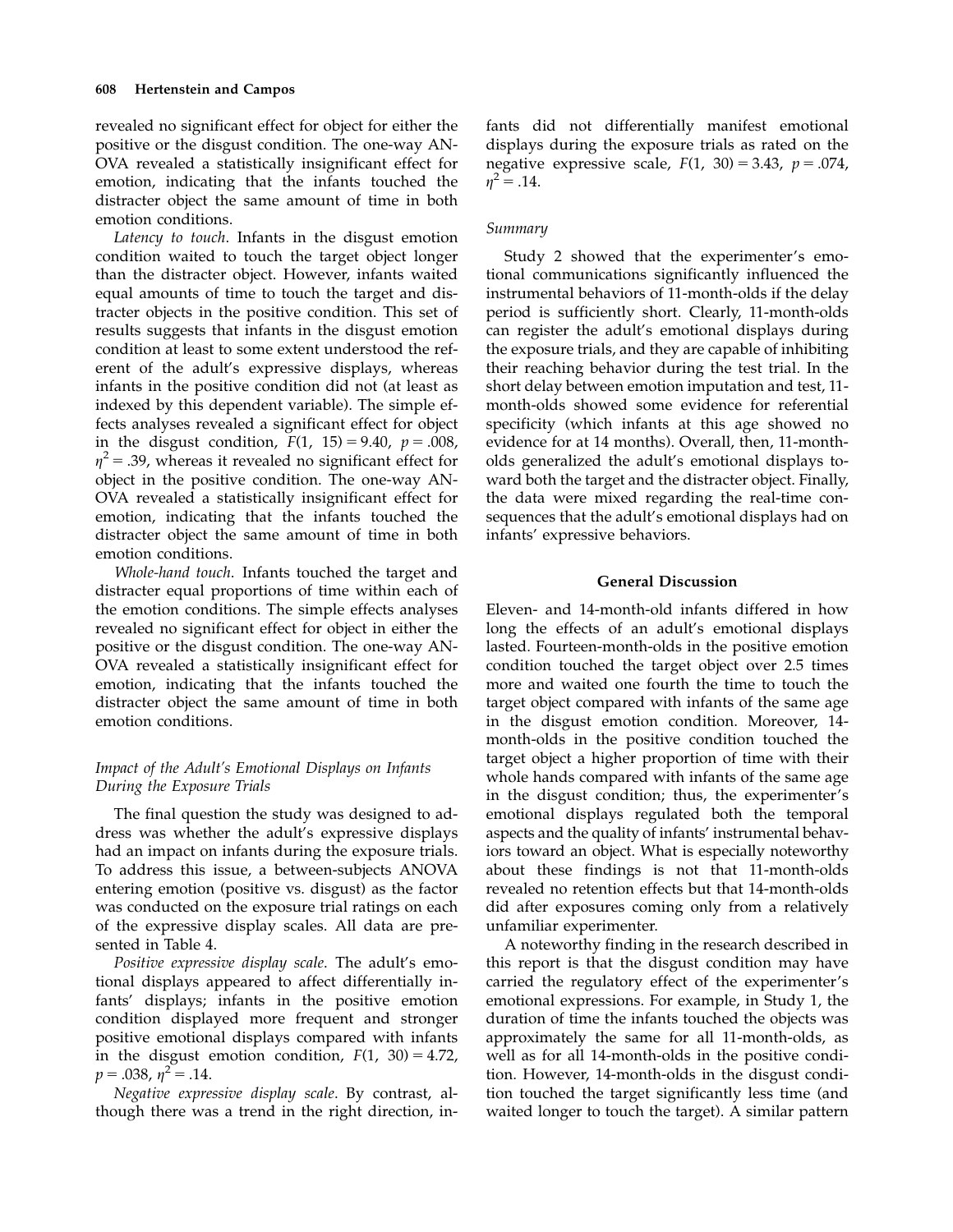of findings was found for the 11-month-olds in Study 2. These findings concur with others in the literature on triadic emotional communication to the effect that negative emotional displays more powerfully regulate infant behavior than do positive emotional displays (Hertenstein & Campos, 2001; Sorce et al., 1985). As Cacioppo and Gardner (1999) pointed out, negative emotions often block action tendencies, whereas positive emotions often maintain (not necessarily increase) them. The results of this study add weight to Cacioppo and Gardner's conclusion.

# What Accounts for the Difference in the Retention Effects of Emotional Communication?

The differences in the retention effects of emotional communication found in this study cannot be due to the emotional displays being ineffective at 11 months of age. The findings of Study 2 showed that the emotional displays significantly affected the performance of 11-month-olds so long as the delay was on the order of a few minutes. The same findings rule out the possibility that 11-month-olds simply cannot inhibit their behavior to the toys. They can and do. Hence, some other interpretation of the age differences in the carryover effects of the emotional manipulation is needed. We propose two possible interpretations for the developmental shift in the retention effects of emotional communication found in this research.

# Increasing Exposure of Infants to Emotional Signals

One explanation centers on differences in socialization practices of parents of 11- and 14-month-olds. These changes in socialization practices result from parental compensations for infants becoming more ''willful'' at the beginning of the second year (Biringen, Emde, Campos, & Appelbaum, 1995). Mahler (1968), for example, pointed out that infants at approximately 1 year of age increasingly exercise social autonomy, which results in children's being less compliant with their parents. This autonomy becomes especially marked with the acquisition of walking skills. The child's new autonomy, willfulness, and walking proficiency may lead parents to increase the intensity, frequency, and clarity of their emotional displays to keep the infant in check as well as to foster desired behaviors. They are also more likely to follow up their emotional signals with actions on their part to see that the baby obeys, especially because the child can now locomote well beyond the parent. Can a residue of such salience and impact be that the older infant better understands the meaning of the social signals (i.e., the actions of the parents that follow the emotional signal) and has more opportunity to rehearse what to do on perceiving social signals directed at objects?

# Development in General Memory Skills

A second explanation of the findings reported here rests on differences in memory development. Several theoreticians have proposed that a crucial aspect of cognitive development is a steady increase in the memory capacity of the infant (e.g., Case, 1987). Memory is a multicomponential construct composed of several neural systems that serve different functions and operate according to different principles (Barr & Hayne, 2000; Eichenbaum, 1997; Schachter & Tulving, 1994). These components need to be identified, experimentally manipulated, and linked to the age differences in the carryover effects of emotional communication reported here.

It is not clear which of these components may be entering into play in the phenomena discovered in this study. Locomotor experiences that become possible following the onset of walking may be playing a role here, just as they may in accounting for increasing exposure to social signals. For example, crawling experience is related to the ability of the infant to tolerate longer delays between the hiding of an object and the child's correct search for it- $a$ finding related by Campos et al. (2000) to the growing number of intermediary steps that can intervene (but only for crawling infants) between the initiation of a goal-directed action and the eventual attainment of the goal. Such intermediary steps can create a sense of time between initiation and termination of a task and help structure memory processes as a consequence. Walking makes possible even more concatenations-more strides between initiation of means and attainment of ends—which may mediate the longer periods of retention by the child of transactions with the environment.

Several methods related to the present investigation may be employed to understand better the role that aspects of memory may play. First, environmental parameters of the emotional communication need to be manipulated, including the duration and frequency of exposure to the emotional signals, the length of the delay between exposure and test trials, and the strength of the emotional signals themselves. These parametric manipulations may yield clues as to what exactly makes the effects of an emotional signal lasting.

Besides manipulating environmental factors that may account for the retention effects of emotional signals, one needs to identify and manipulate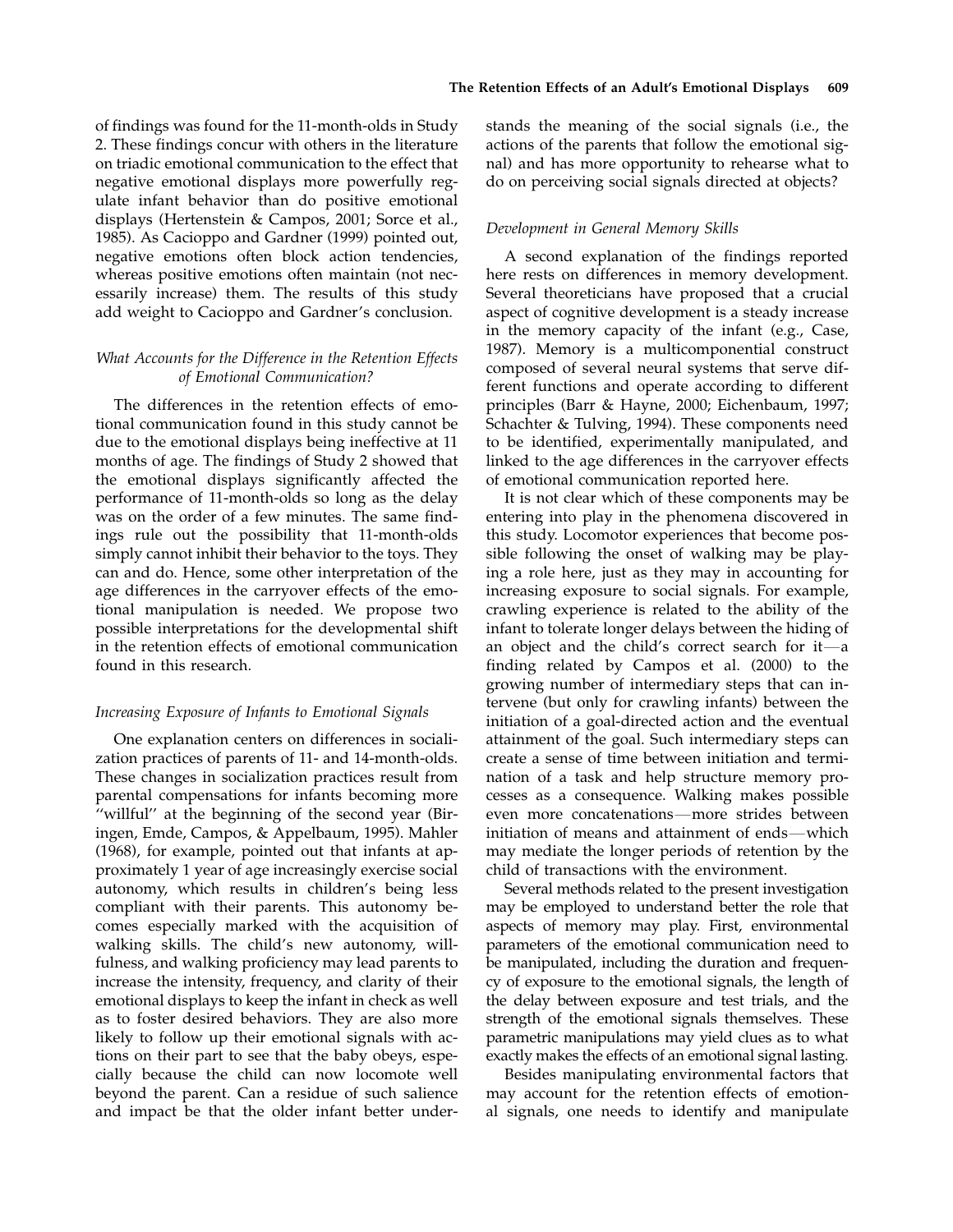individual differences in general memory processes that may precede and account for the lasting impact of triadic emotional communication. If specific memory skills were found to correlate with the carryover effects of emotion, one could infer that the retention effects of emotional signals reported here constitute part of a broader shift in cognitive skills.

# Influence of Language Acquisition

A third explanation for the age differences found in this research on the retention effects of emotional displays centers on differences in language development. Both language production and semantic comprehension show step-function improvements between 11 and 14 months of age (Bloom, 1993). Infants begin to produce their first word around 12 months of age, and within 2 months produce, on average, 10 words (Fenson, Dale, Reznick, & Bates, 1994). Infants' semantic comprehension changes even more impressively. Infants understand only a few simple words by the time they are 11 months old but can understand more than 100 words by the time they are 14 months old (Fenson et al., 1994). Neither word production nor comprehension entered into the conduct of this research, given its use of nonsense phrases. However, when infants segregate and identify segments of the speech stream as words, it seems likely that they can also begin to improve their perceptual discrimination and use of paralanguage, particularly facial, vocalic, and action tendency accompaniments of parental speech to the infant. If this line of reasoning is sound, it implies that the acquisition of language may facilitate infants' use of vocalic, facial, and gestural information about emotion in new and better ways. Work with young children supports this contention (Friend, 2003), although work with infants has not been carried out.

In sum, a variety of processes may be at work that factor into the identified developmental difference between 11 and 14 months of age. These processes are not likely to be mutually exclusive, and all are subject to experimental test.

## Referential Specificity

Infants' ability to link a specific referent to an adult's emotional displays is a significant issue in infant emotional communication. Without referential specificity, infants may generalize the emotional information from the adult's emotional displays, thereby extending the adult's displays to several objects and events in the environment, rather than to the adult's intended target. In addition, without referential specificity, the infant may link the adult's emotional display (e.g., disgust) to the self rather than to the intended target object. The paradigm employed in the present investigation allowed examination of infant understanding of referential specificity.

Overall, the results from Study 1 indicate that 14 month-olds successfully linked the experimenter's emotional displays to the referent the experimenter intended. This inference can be drawn because (a) within each of the emotion conditions, infants differentiated between the target and distracter objects, and (b) the duration of time infants touched the distracter, as well as the latency to touch the distracter, was commensurate across both emotion conditions. This pattern of findings indicates that the 14-month-olds in Study 1 did in fact link the target to the adult's emotional displays. It should be noted that infants did not differentiate the target and distracter objects on the percentage of time they touched them with their whole hand. Thus, as mentioned earlier, the findings demonstrated referential specificity in terms of the amount of time they touched the objects, not the quality.

The pattern of results from Study 2 indicates that, on most variables, the 11-month-old infants generalized the adult's emotional displays to both the target and the distracter; infants touched the target and distracter equal amounts of time within each of the emotion conditions. A similar set of findings was evident for the percentage of time infants touched the object with their whole hand in both emotion conditions and the latency to touch the objects among the infants in the positive emotion condition group. However, because 11-month-olds in the disgust emotion condition following the brief delay did wait longer to touch the target than the distracter, it would be a mistake to say that 11-month-olds lacked any evidence for referential specificity. At 11 months of age, the skill may be present, but not for long. By 1 hr after the signal, what minimal evidence for specificity was seen after a short delay had dissipated.

What factors may enter into the development of referential specificity? The most common domain implicated to account for the development of referential specificity is the infant's increasing understanding of the geometry involved in the relation between the position of a communicator's face, eyes, and pointing gesture, on the one hand, and a location in the environment, on the other. It seems likely that this geometrical understanding becomes, with age and experience, increasingly precise, though not perfect. In a related vein, it may not be until 12 months of age or thereafter that infants perceive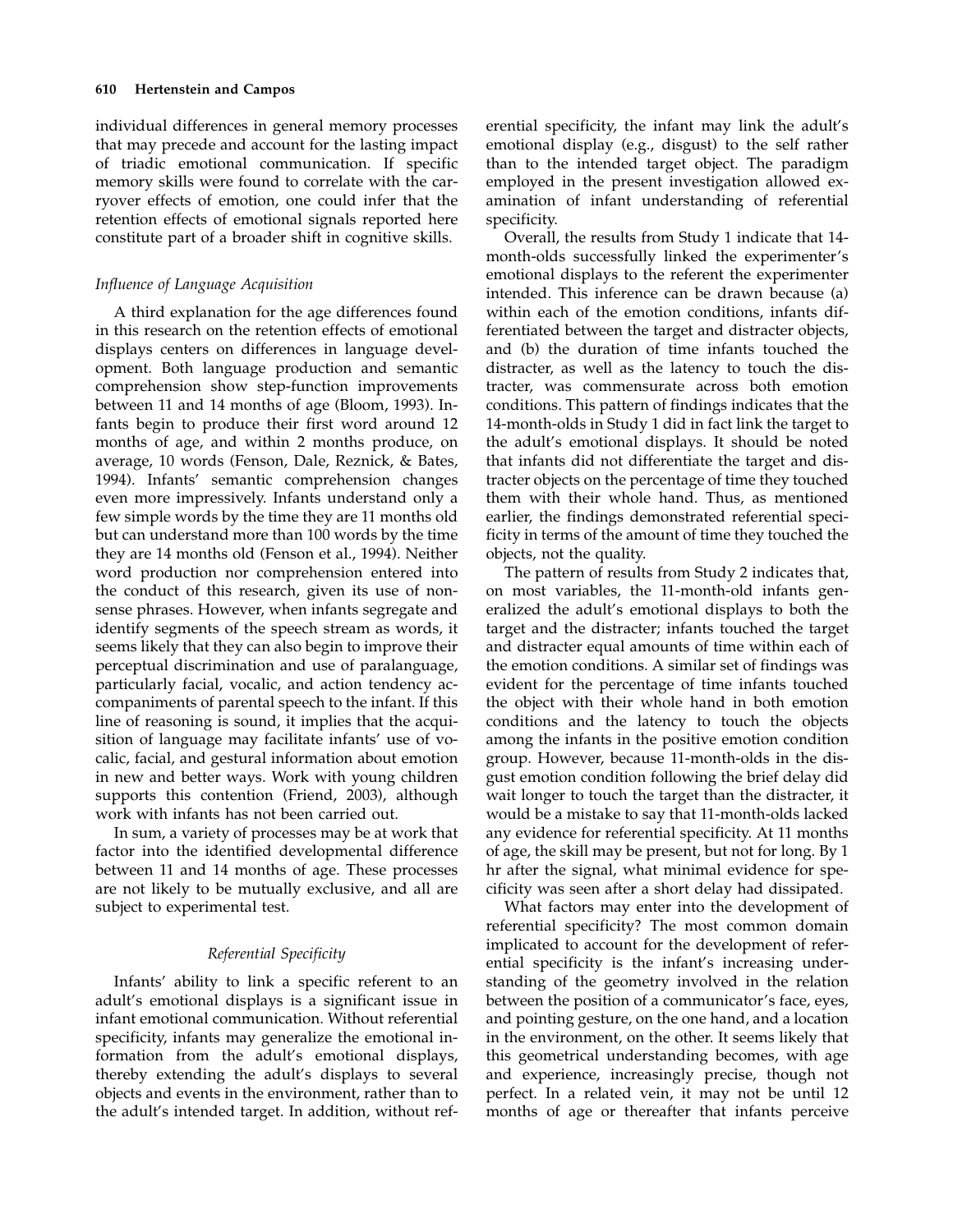emoters' intentions and thereby are capable of true referential understanding (Moses et al., 2001).

Developments in language may also enter into the infants' abilities to use adults' emotional displays in a referentially specific manner. A perennial problem in language development is the problem of reference (Miller, 1991). That is, among all of the many objects to which any word may refer, infants must learn to choose a given word's intended referent. It is extraordinarily difficult for toddlers to link a specific referent to a given word. Nevertheless, toddlers come to appreciate the referential nature of words, and this ability increases as they age (Bloom, 1993). Advances in understanding and producing language sharpen referential specificity, which in turn may generalize to the referent of adults' emotional displays. There may be some transfer of training between language and emotional communication in terms of infants' ability to link a specific referent with a word or emotional display. The potential link between the two domains, however, has yet to be investigated.

# Impact of the Adult's Emotional Displays on Infants During the Exposure Trials

Evidence for the real-time consequences of the adult's emotional displays on infants' emotional displays was mixed. Both the 11- and 14-month-olds responded differentially in the positive expressive scale. That is, infants in the positive emotion condition exhibited more frequent and more intense positive emotional displays than infants in the disgust condition. However, there was no evidence that infants in the positive emotion condition differed from infants in the disgust emotion condition on the negative expressive scale. Furthermore, when there was evidence for expressive responding by the infants, it was found during the actual exposure to the adult's display; the responding was not evident if any delay, even a brief one, had taken place.

This finding may well be due to the absence of an attentive audience during the test trial. Emotional expressions are more likely to be evident when they are targeted at a person that is within eyeshot of the child (Striano & Rochat, 1999). Recall that during the test trial there were no experimenters present and infants' mothers were faced away from the infant. The lack of a relevant social context may have shortcircuited infants' expressive displays in the test trial.

The results also suggest that the adult's positive emotional displays beget more infant positive emotional displays, whereas the adult's negative emotional displays have no effect on infant negative emotional displays. What might account for this

pattern of results? Some social referencing research suggests that adults' negative emotional displays actually have more impact on infant expressive displays than adults' positive emotional displays (e.g., Hertenstein & Campos, 2001; Mumme & Fernald, 1996). In light of these findings, it is surprising that the disgust condition did not have a more powerful effect on infants' negative emotional displays. However, recall that some social referencing studies indicate that infants mirror the adult's emotional displays (e.g., Boccia & Campos, 1983; Hirshberg & Svejda, 1990; Klinnert et al., 1986), whereas others do not (e.g., Hornik et al., 1987; Walden & Ogan, 1988). Thus, the present investigation, consistent with other studies, did not yield clear-cut results regarding the impact of adults' emotional displays on those of infants in real time.

In sum, this investigation has described a developmental change in the retention effects of emotional communication across a relatively narrow age span. It is interesting that this age span is one that covers a major period of developmental transition, creating an opportunity to understand the potential role of the various processes that develop around the beginning of the second year on what has been described in this report. This investigation is thus but a first step in systematic investigation of affect and memory in triadic emotional communication; of the linkages of psychological, neurophysiological, and ecological changes that make possible the type of affective memory described here; and of the potential role of such affective memory as an organizer of new emotions that begin to be evident shortly after the ages studied in this research. Moreover, the present research is only a first step in understanding how contextual factors in regards to setting and emotional signals affect the retention effects of emotional signaling. For example, retention effects may be very different in the home compared with the lab or when the mother is present compared with her absence. Contextual factors related to the quality and intensity of the emotional signals imposed on the infants may also influence the retention effects of adults' emotional signals. These and other contextual factors likely influence the ways infants use signals to guide future behavior.

#### References

- Bandura, A. (1992). Social cognitive theory of social referencing. In E. S. Feinman (Ed.), Social referencing and the social construction of reality in infancy (pp. 175 – 208). New York: Plenum Press.
- Barr, R., & Hayne, H. (2000). Age-related changes in imitation: Implications for memory development. In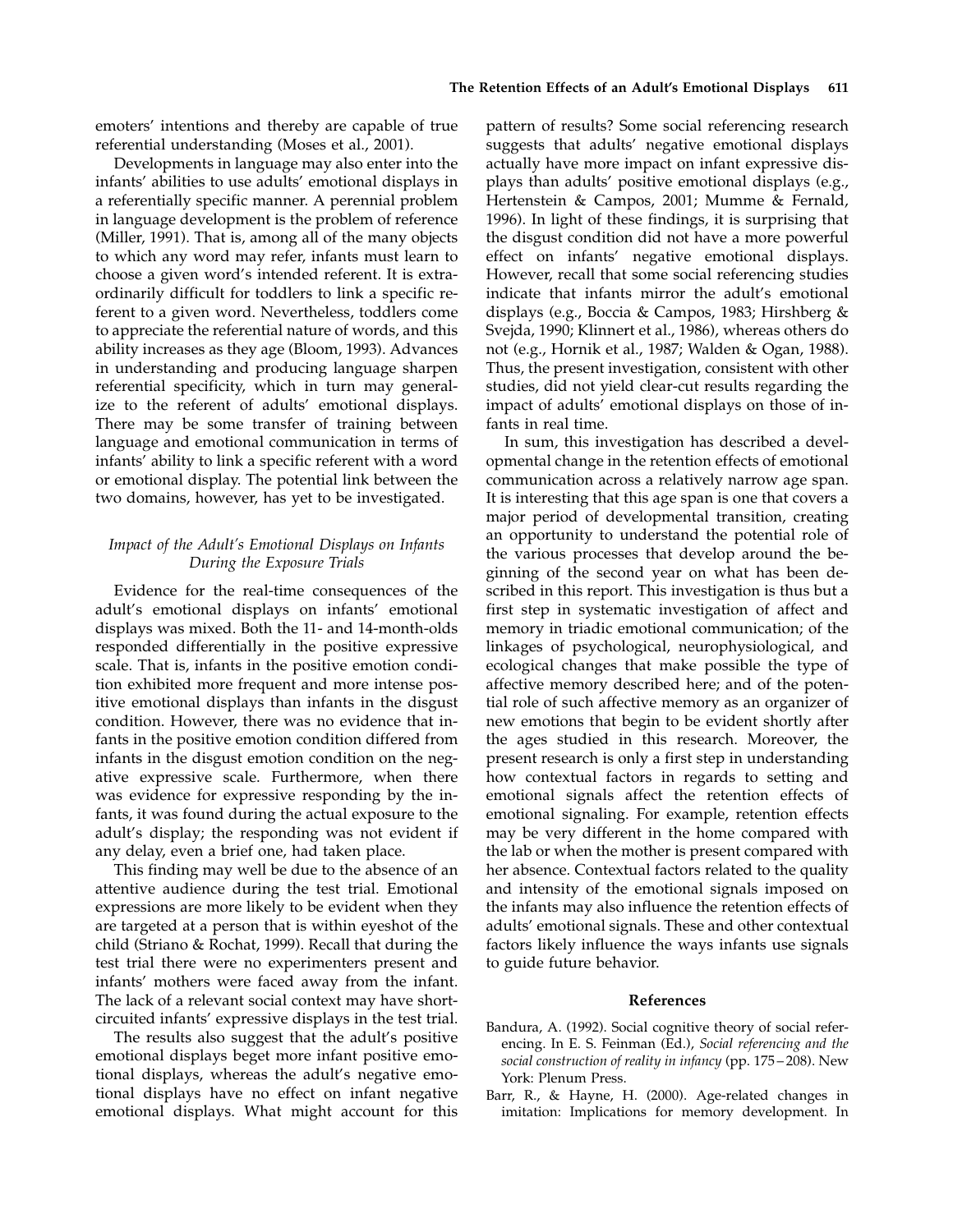#### 612 Hertenstein and Campos

C. Rovee-Collier & L. P. Lipsitt (Eds.), Progress in infancy research, Vol. 1 (pp. 21–67). Mahwah, NJ: Erlbaum.

- Barrett, K., Campos, J., & Emde, R. (1996). Infants' use of conflicting emotion signals. Cognition & Emotion, 10, 113 – 135.
- Biringen, Z., Emde, R., Campos, J., & Appelbaum, M. (1995). Affective reorganization in the infant, the mother, and the dyad: The role of upright locomotion and its timing. Child Development, 66, 499-514.
- Bloom, L. (1993). The transition from infancy to language: Acquiring the power of expression. Cambridge, England: Cambridge University Press.
- Boccia, M., & Campos, J. (1983, April). Maternal emotional signaling: Its effect on infants' reaction to strangers. Paper presented at the meeting of the Society for Research in Child Development, Detroit, MI.
- Bradshaw, D. (1986). Immediate and prolonged effectiveness of negative emotion expressions in inhibiting infants' actions. Unpublished dissertation, University of Denver.
- Cacioppo, J. T., & Gardner, W. L. (1999). Emotions. Annual Review of Psychology, 50, 191 – 214.
- Campos, J. J. (1983). The importance of affective communication in social referencing: A commentary on Feinman. Merrill-Palmer Quarterly, 29, 83 – 87.
- Campos, J. J., Anderson, D. I., Barbu-Roth, M. A., Hubbard, E. M., Hertenstein, M. J., & Witherington, D. (2000). Travel broadens the mind. Infancy, 1, 149 – 219.
- Campos, J. J., Barrett, K. C., Lamb, M. E., Goldsmith, H. H., & Stenberg, C. (1983). Socio-emotional development. In M. M. Haith & J. J. Campos (Eds.), Handbook of child psychology (Vol. 2, pp. 783 – 915). New York: Wiley.
- Carpenter, M., Nagell, K., & Tomasello, M. (1998). Social cognition, joint attention, and communicative competencies from nine to fifteen months of age. Monographs of the Society for Research in Child Development, 63(4, Serial No. 255).
- Case, R. (1987), The structure and process of intellectual development, 22, 571 – 607.
- Conrad, R. (1994). Infant affect sharing and its relation to maternal availability. Unpublished dissertation, University of California, Berkeley.
- Eichenbaum, H. (1997). Declarative memory: Insights from cognitive neurobiology. Annual Review of Psychology, 48, 547 – 572.
- Feinman, S. (Ed.). (1992). Social referencing and the social construction of reality in infancy. New York: Plenum Press.
- Feinman, S., & Lewis, M. (1983). Social referencing at ten months: A second-order effect on infants' responses to strangers. Child Development, 54, 878 – 887.
- Feinman, S., Roberts, D., & Hsieh, K. F. (1992). A critical review of social referencing in infancy. In S. Feinman (Ed.), Social referencing and the social construction of reality in infancy (pp. 15–54). New York: Plenum Press.
- Fenson, L., Dale, P. S., Reznick, J. S., & Bates, E. (1994). Variability in early communicative development. Monographs of the Society for Research in Child Development, 59(5, Serial No. 242).
- Friend, M. (2003). What should I do? Behavior regulation by language and paralanguage in early childhood. Journal of Cognition & Development, 4, 161 – 183.
- Hertenstein, M. J., & Campos, J. J. (2001). Emotion regulation via maternal touch. Infancy, 2, 549-566.
- Hirshberg, L. M., & Svejda, J. (1990). When infants look to their parents: Infants' social referencing of mothers compared to fathers. Child Development, 61, 1175-1186.
- Hornik, R., Risenhoover, N., & Gunnar, M. (1987). The effects of maternal positive, neutral, and negative affective communications on infant responses to new toys. Child Development, 58, 937 – 944.
- Klinnert, M., Campos, J., Sorce, J., Emde, R., & Svejda, M. (1983). Emotions as behavior regulators: The development of social referencing. In R. Plutchik & H. Kellerman (Eds.), Emotion: Theory, research, and experience. Vol. 2. The emotions in early development (pp. 57 – 86). New York: Academic Press.
- Klinnert, M. D., Emde, R. N., Butterfield, P., & Campos, J. J. (1986). Social referencing: The infant's use of emotional signals from a friendly adult with mother present. Developmental Psychology, 22, 427 – 432.
- Lewis, M. (in press). The emergence of consciousness and its role in human development. Proceedings of the New York Academy of Sciences.
- Mahler, M. (1968). On human symbiosis and the vicissitudes of individuation. New York: International Universities Press.
- Mehler, J., Bertoncini, J., Barriere, M., & Jassik-Gerschenfeld, D. (1978). Infant recognition of mother's voice. Perception, 7, 491 – 497.
- Miller, G. A. (1991). The science of words. New York: Scientific American Library.
- Moses, L. J., Baldwin, D. A., Rosicky, J. G., & Tidball, G. (2001). Evidence for referential understanding in the emotions domain at 12 and 18 months. Child Development, 72, 718 – 735.
- Mumme, D. L., & Fernald, A. (1996). Infants' responses to facial and vocal emotional signals in a social referencing paradigm. Child Development, 67, 3219 – 3237.
- Mumme, D. L., & Fernald, A. (2003). The infant as onlooker: Learning from emotional reactions observed in a television scenario. Child Development, 71, 221 – 237.
- Piaget, J. (1950). The psychology of intelligence (Trans.). New York: Harcourt Brace. (Original work published 1947)
- Repacholi, B. M. (1998). Infants' use of attentional cues to identify the referent of another person's emotional expression. Developmental Psychology, 34, 1017 – 1025.
- Saarni, C., Mumme, D. L., & Campos, J. J. (1998). Emotional development: Action, communication, and understanding. In W. Damon (Ed.), Handbook of child psychology: Social, emotional, and personality development (pp. 237 – 309). New York: Wiley.
- Schachter, D. L., & Tulving, E. (1994). Memory systems. Cambridge, MA: MIT Press.
- Sorce, J. F., Emde, R. N., Campos, J. J., & Klinnert, M. D. (1985). Maternal emotional signaling: Its effects on the visual cliff behavior of 1-year-olds. Developmental Psychology, 21, 195 – 200.